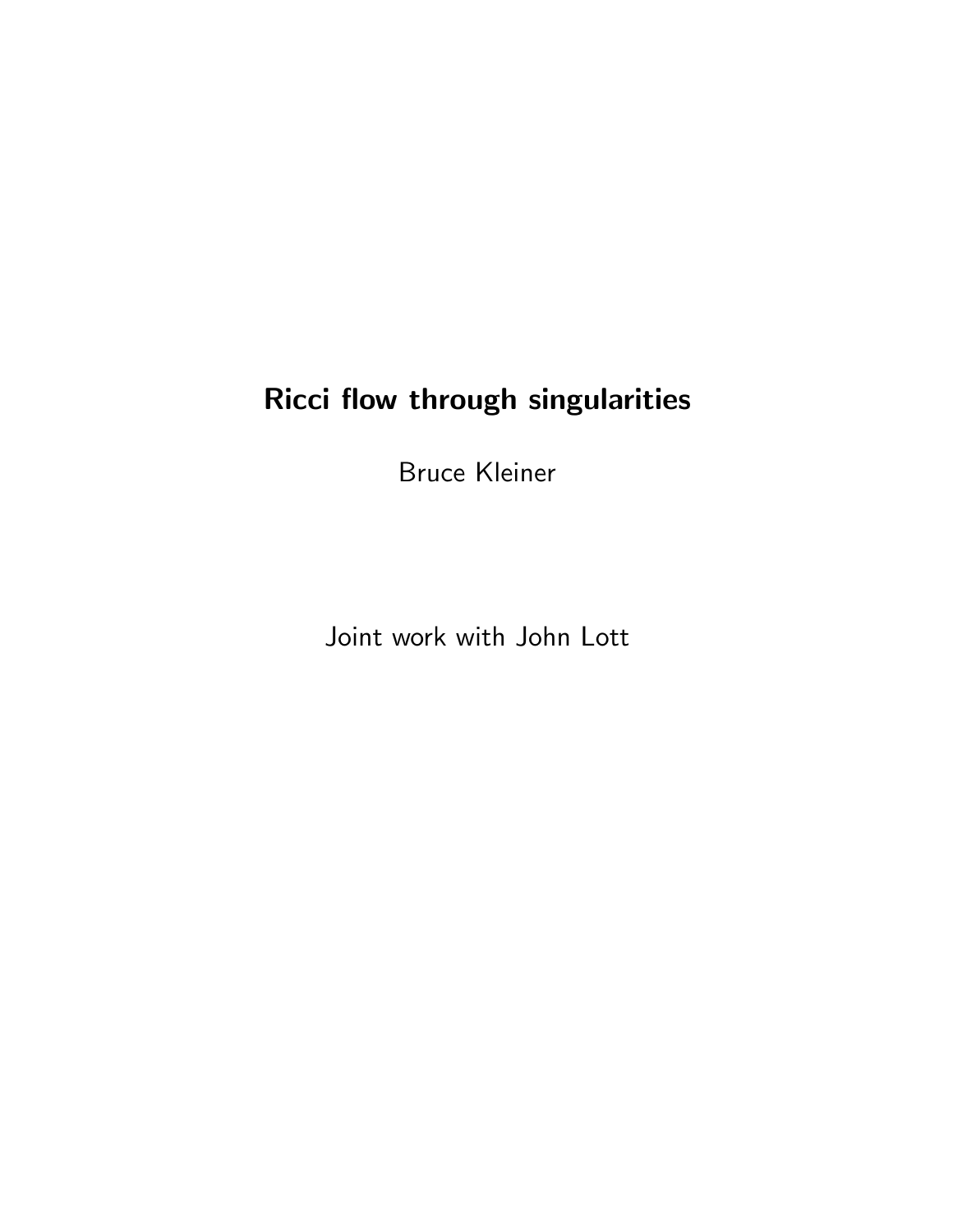Short-time existence (Hamilton). If *h* is a smooth Riemannian metric on a compact manifold *M*, there is a unique family of metrics  ${g(t)}_{t\in[0,T)}$  with  $g(0) = h$  satisfying the Ricci flow equation

$$
\frac{\partial g}{\partial t} = -2 \ {\rm Ric}(g) \, ,
$$

defined on a maximal time interval [0*,T*).

If  $T < \infty$  then the curvature blows up as  $t \to T$ .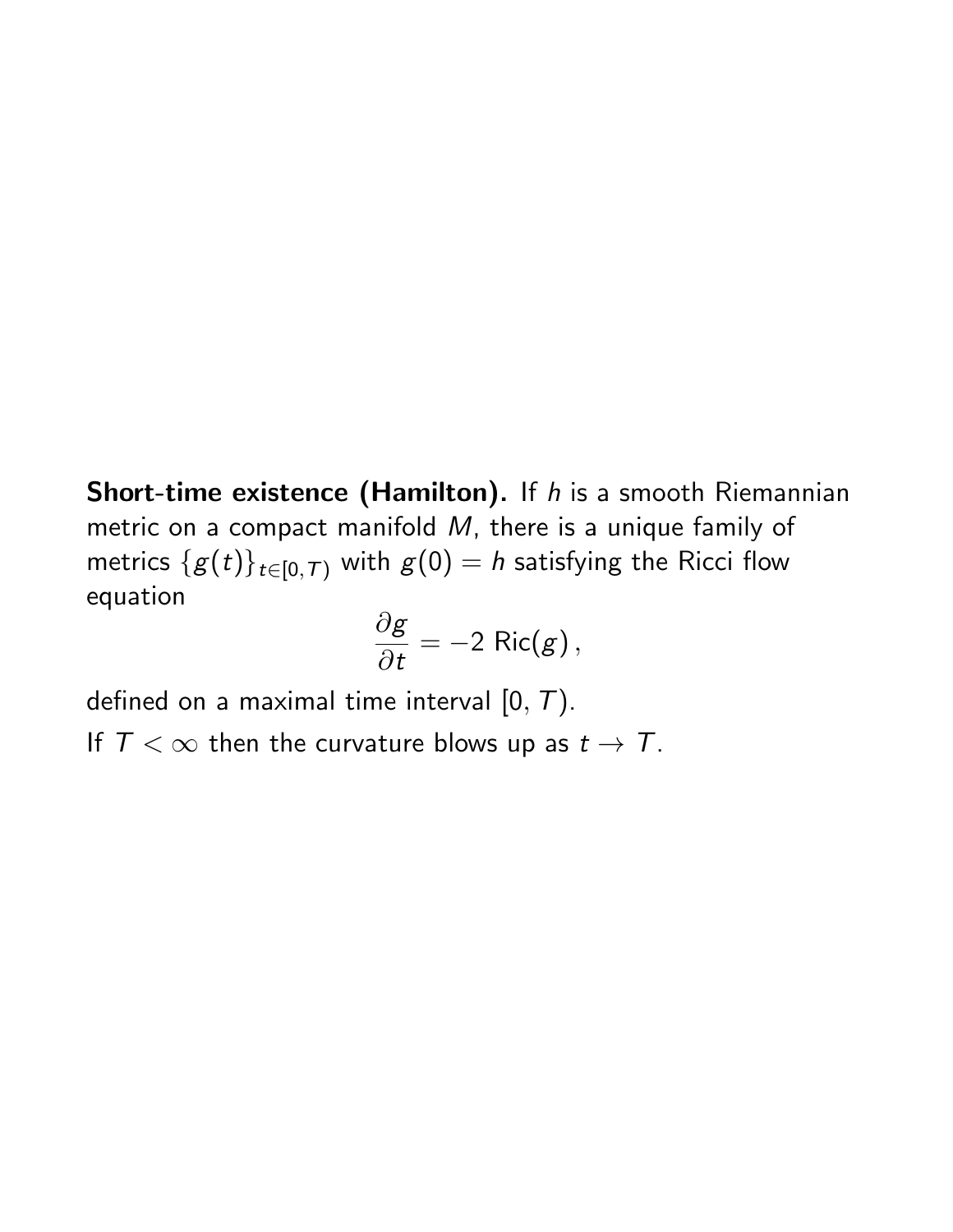### Examples.

• If  $g(0)$  is the standard metric on the *n*-sphere  $S<sup>n</sup>$ , then

$$
g(t) = (1 - 2(n - 1)t)g(0).
$$

Here the curvature blows up as  $t \to \frac{1}{2(n-1)}$ .

• If  $g(0)$  is a "barbell" metric on  $S^3$ , then the Ricci flow  ${g(t)}_{t\in[0,T)}$  will develop a neck pinch singularity.

Here only part of the metric goes singular, while elsewhere it has a smooth limit as  $t \to T$ .

Q: Can one continue the flow past the first singular time?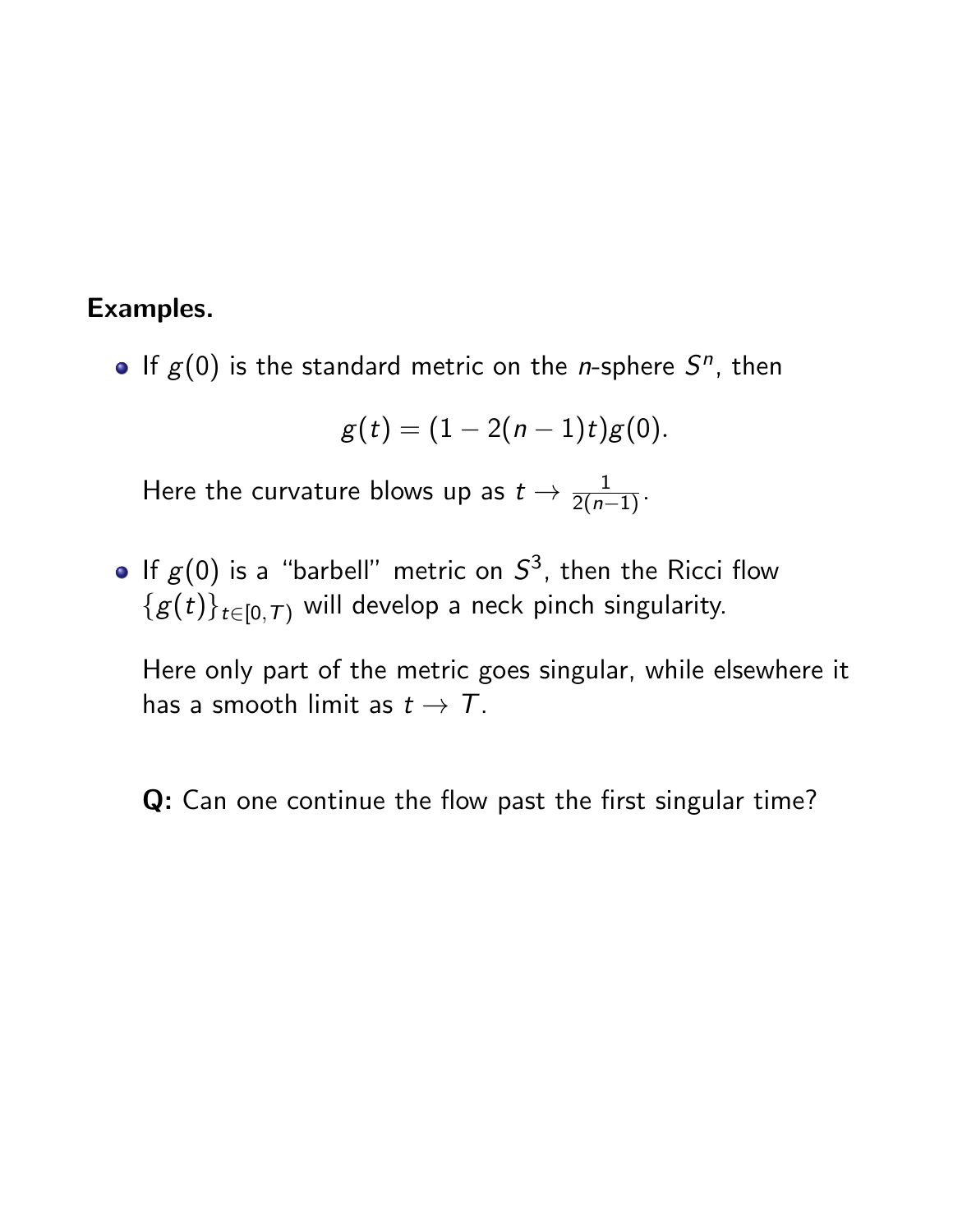### Ricci flow with surgery:

- (Hamilton, Chen-Zhu) 4*d* Ricci flows with positive isotropic curvature.
- (Hamilton, Perelman) 3*d* Ricci flow.

### Applications of Ricci flow with surgery:

- **Thurston's Geometrization Conjecture.**
- Classification of 4-manifolds with positive isotropic curvature.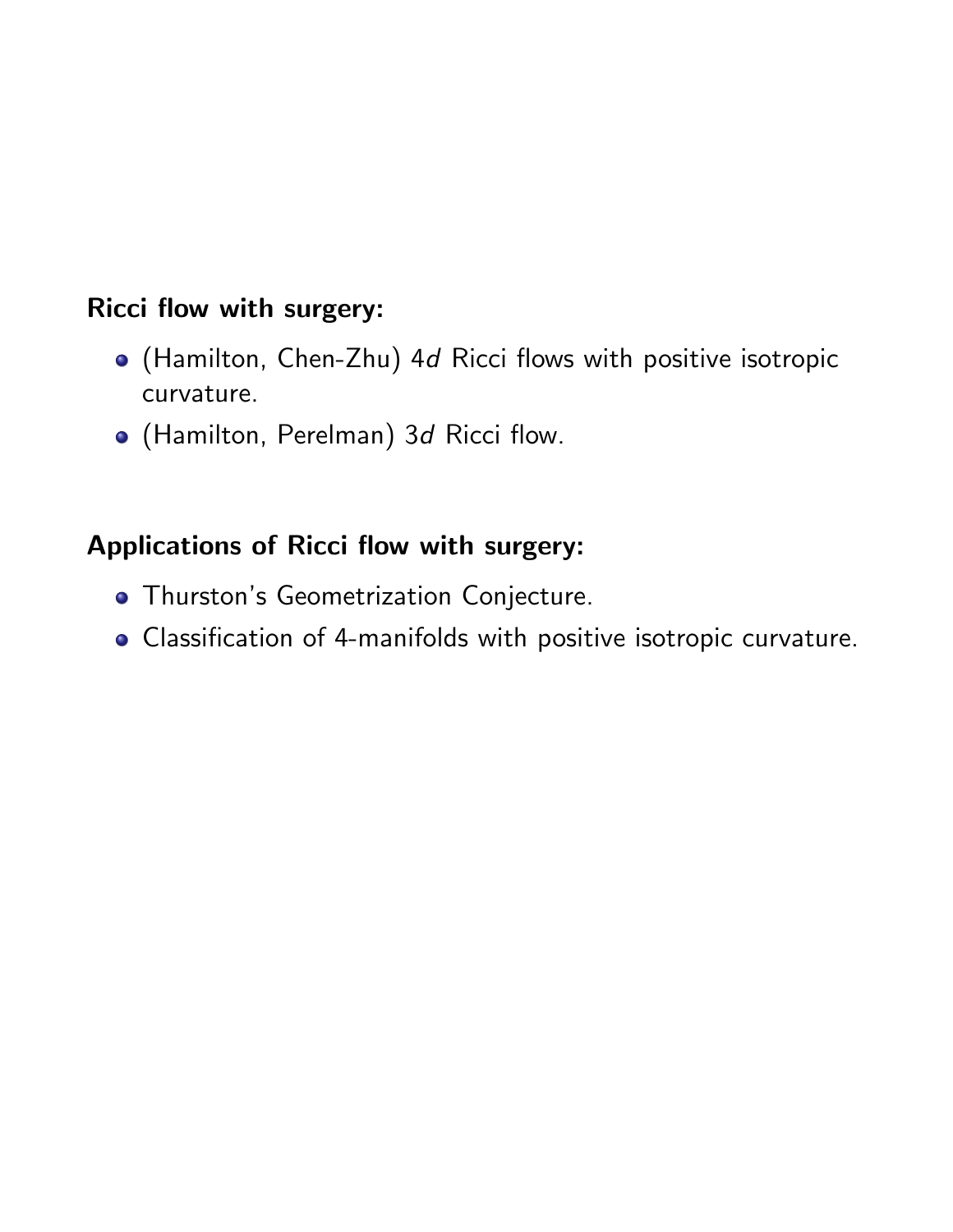Note. Ricci flow with surgery is not a canonical construction, because it involves a number of choices.

Perelman: "It is likely that by passing to the limit in this construction one would get a canonically defined Ricci flow through singularities, but at the moment I don't have a proof of that."

Q: How can one formalize Perelman's assertion?

- Q: What is a Ricci flow through singularities?
- Q: What notion of convergence should one use?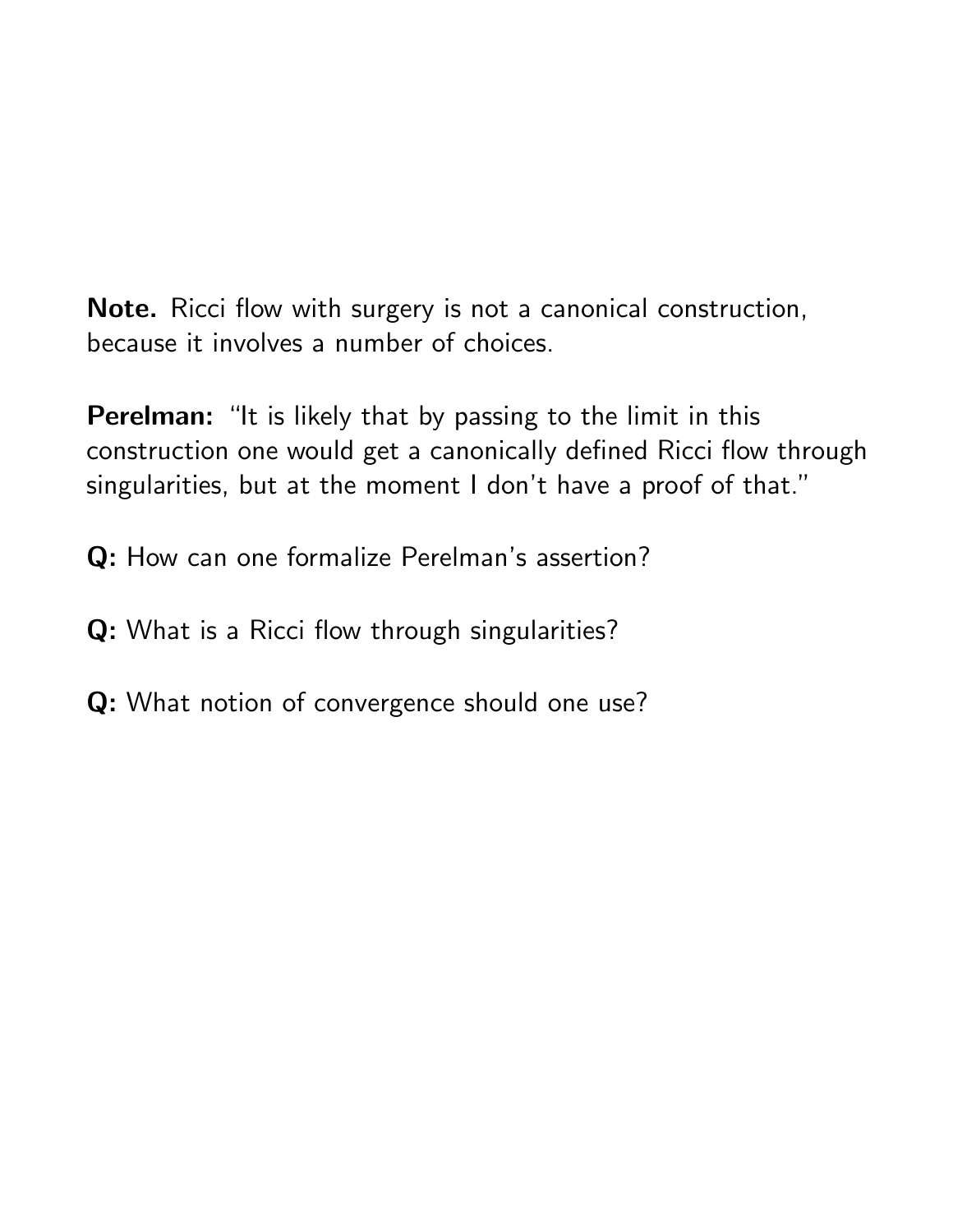### Weak/generalized solutions to geometric PDE's:

- Minimal submanifolds.
- **Harmonic maps.**
- **·** Einstein metrics.
- Harmonic map heat flow.
- Mean curvature flow.

Agenda: Define generalized solutions and study their structure existence, uniqueness, partial regularity, compactness, etc.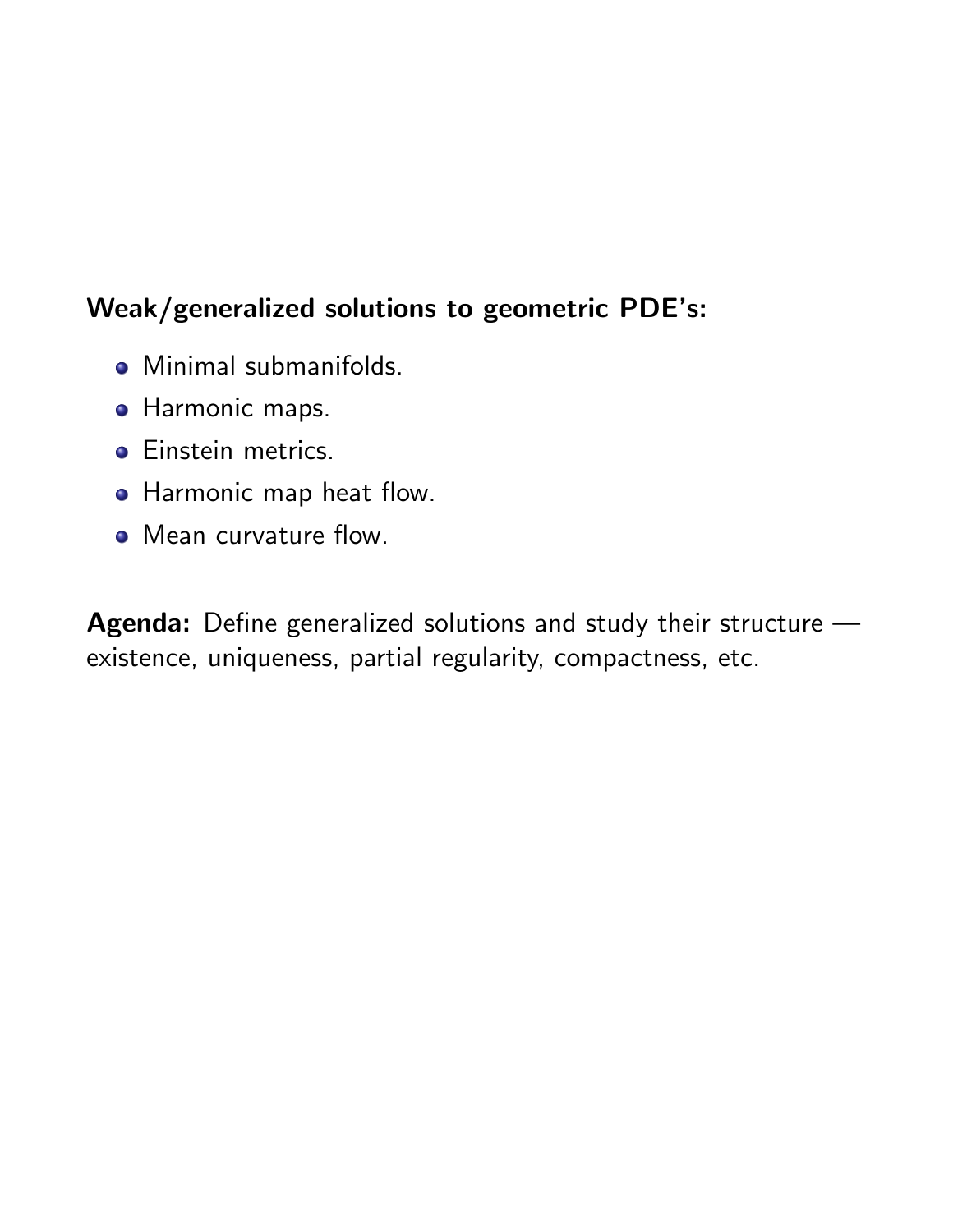### Mean curvature flow

There is a strong analogy between mean curvature flow and Ricci flow, especially between mean curvature flow of surfaces in  $\mathbb{R}^3$ , and Ricci flow in dimension 3.

There are several notions of generalized solutions to the mean curvature flow equation:

- (Enhanced) Brakke flows.
- **C** Level set flow.
- Flow with surgery.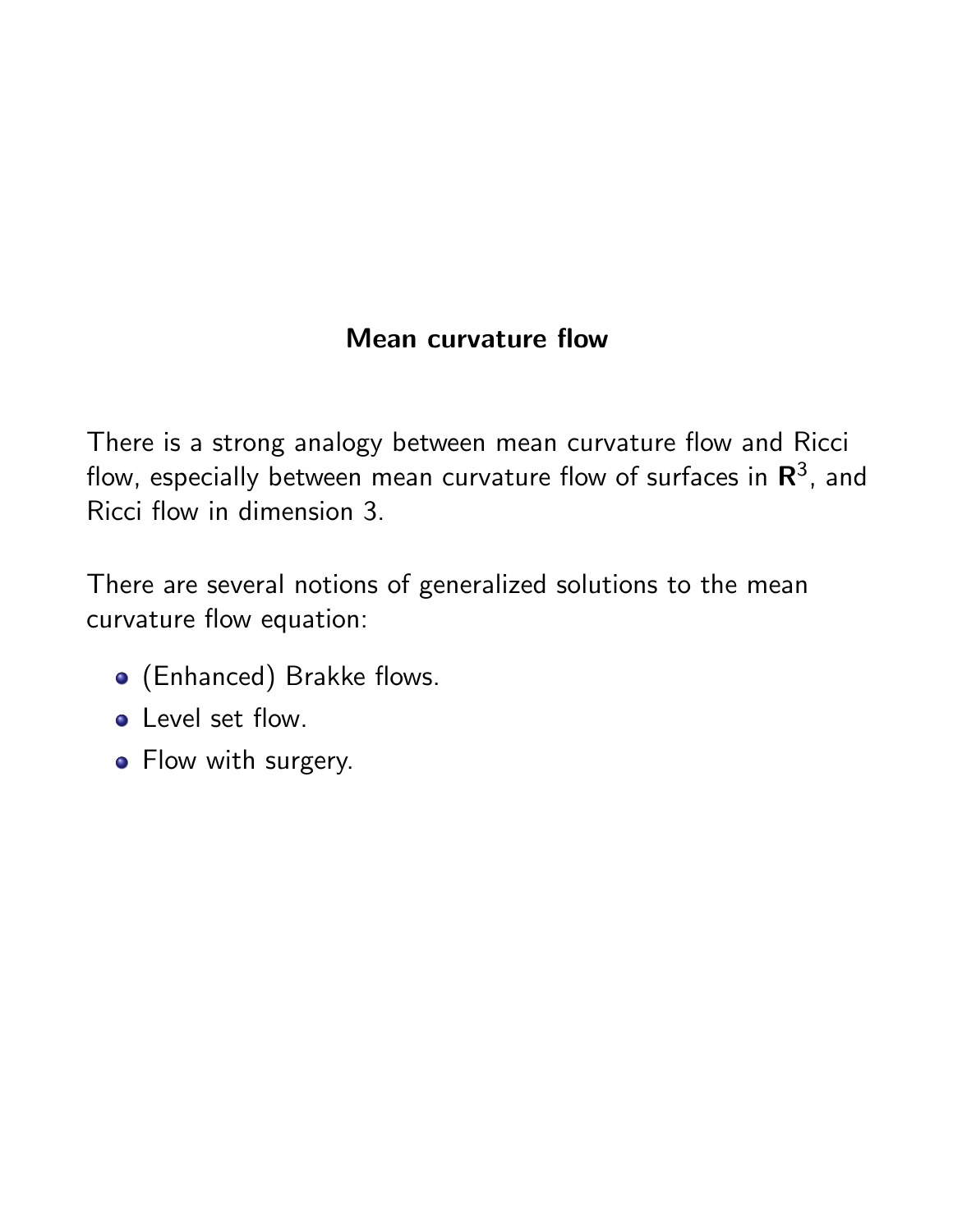# In the case of mean curvature flow with a smooth initial condition with positive mean curvature, fundamental work of White and Huisken-Sinestrari gives deep understanding of mean curvature flow.

The theory of generalized solutions is very satisfactory in this case. In particular:

- *•* All notions of generalized solution agree in the natural sense, and one has existence of a unique solution.
- *•* The analog of Perelman's assertion is true.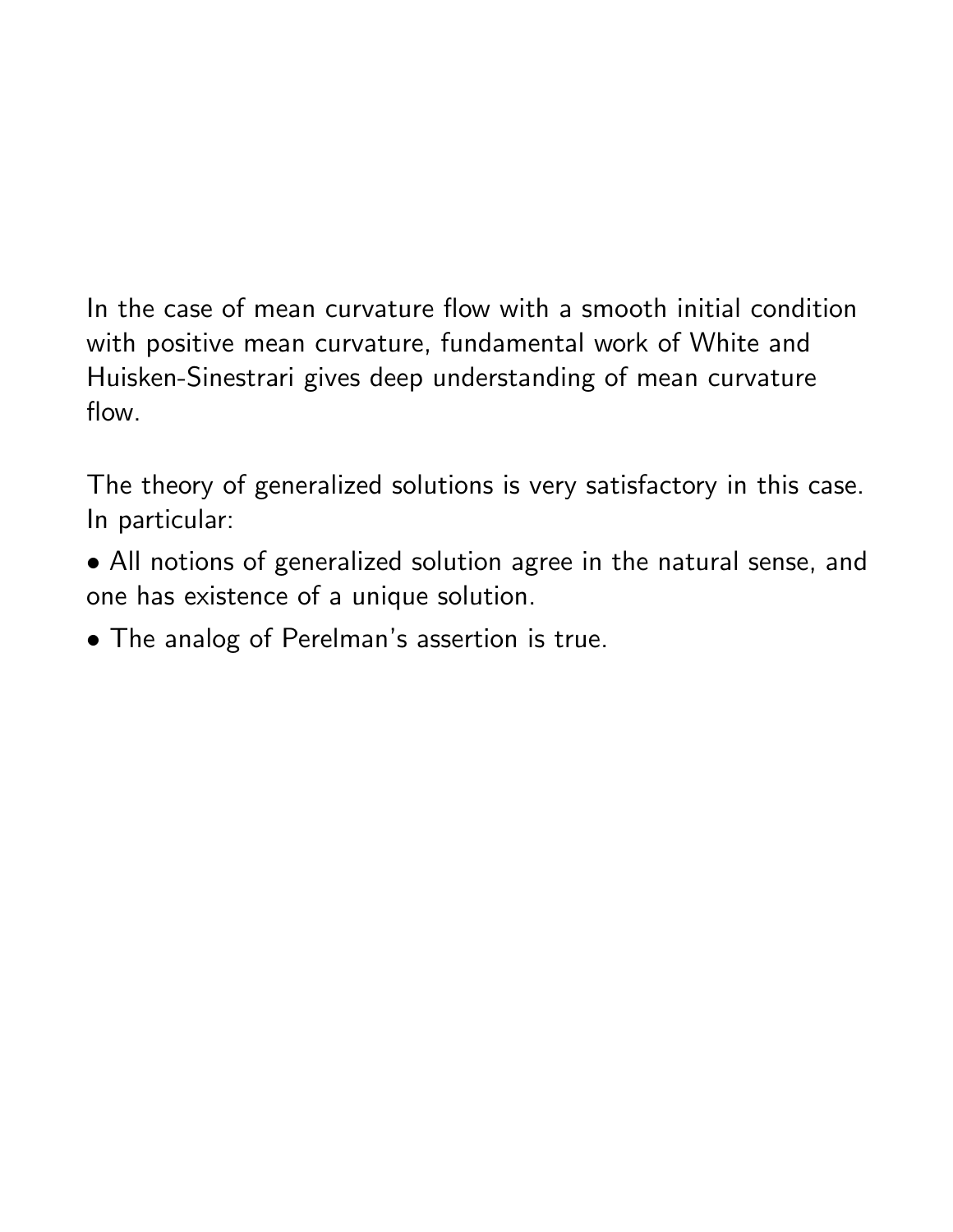# Related work

- Feldman-Ilmanen-Knopf (2003). Kahler-Ricci flow through an isolated singularity.
- Angenent-Knopf (2007), Angenent-Caputo-Knopf (2012). Existence of Ricci flow (with precise asymptotic control) starting from a singular initial condition corresponding to a generic neckpinch.
- Song-Tian (2009), Eyssidieux-Guedj-Zeriahi (2014). Kahler-Ricci flow through singularities.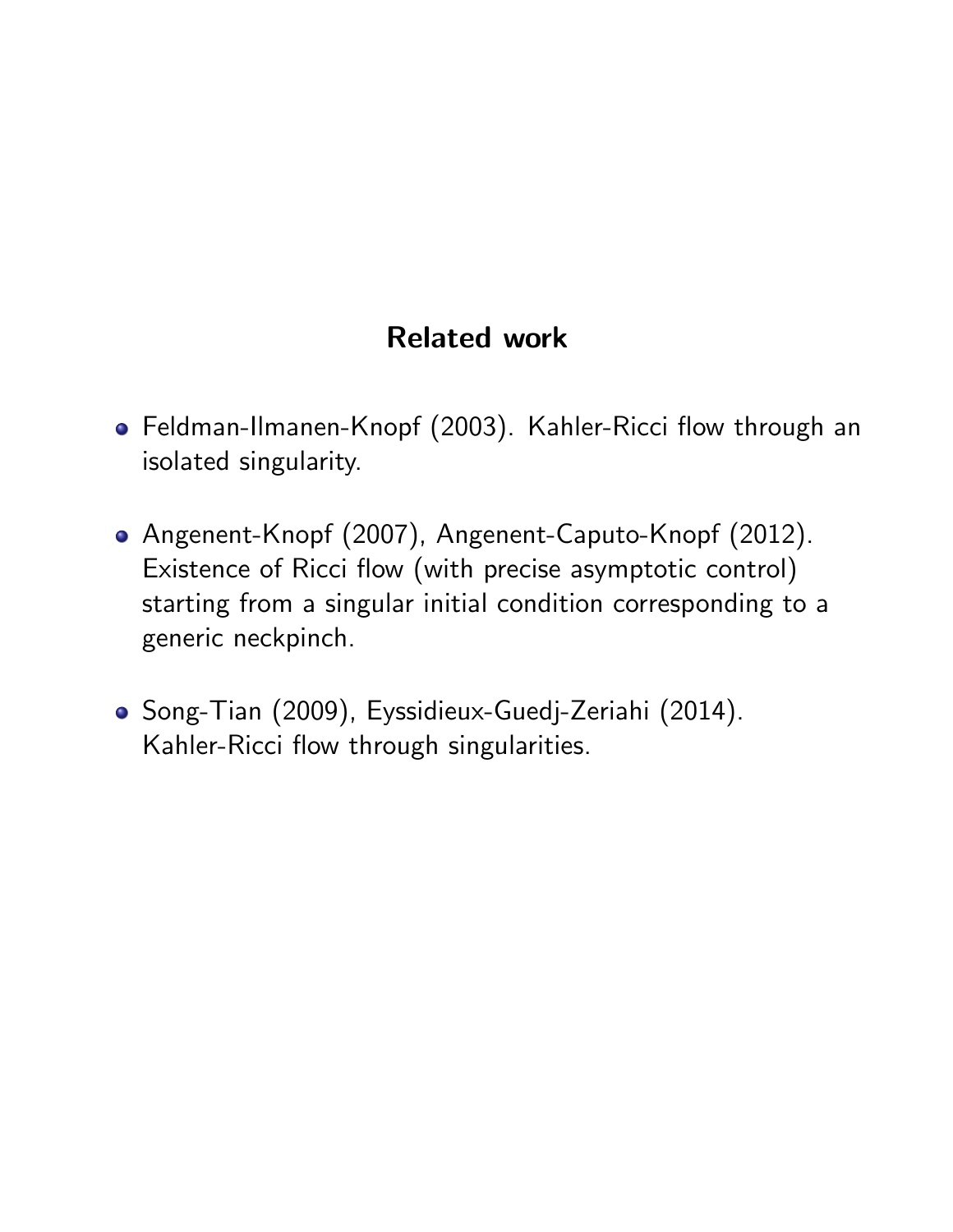To formulate the first theorem, I will recall some facts about Ricci flow with surgery.

Disclaimer. Due to time constraints and the nature of Ricci flow with surgery, details have been suppressed.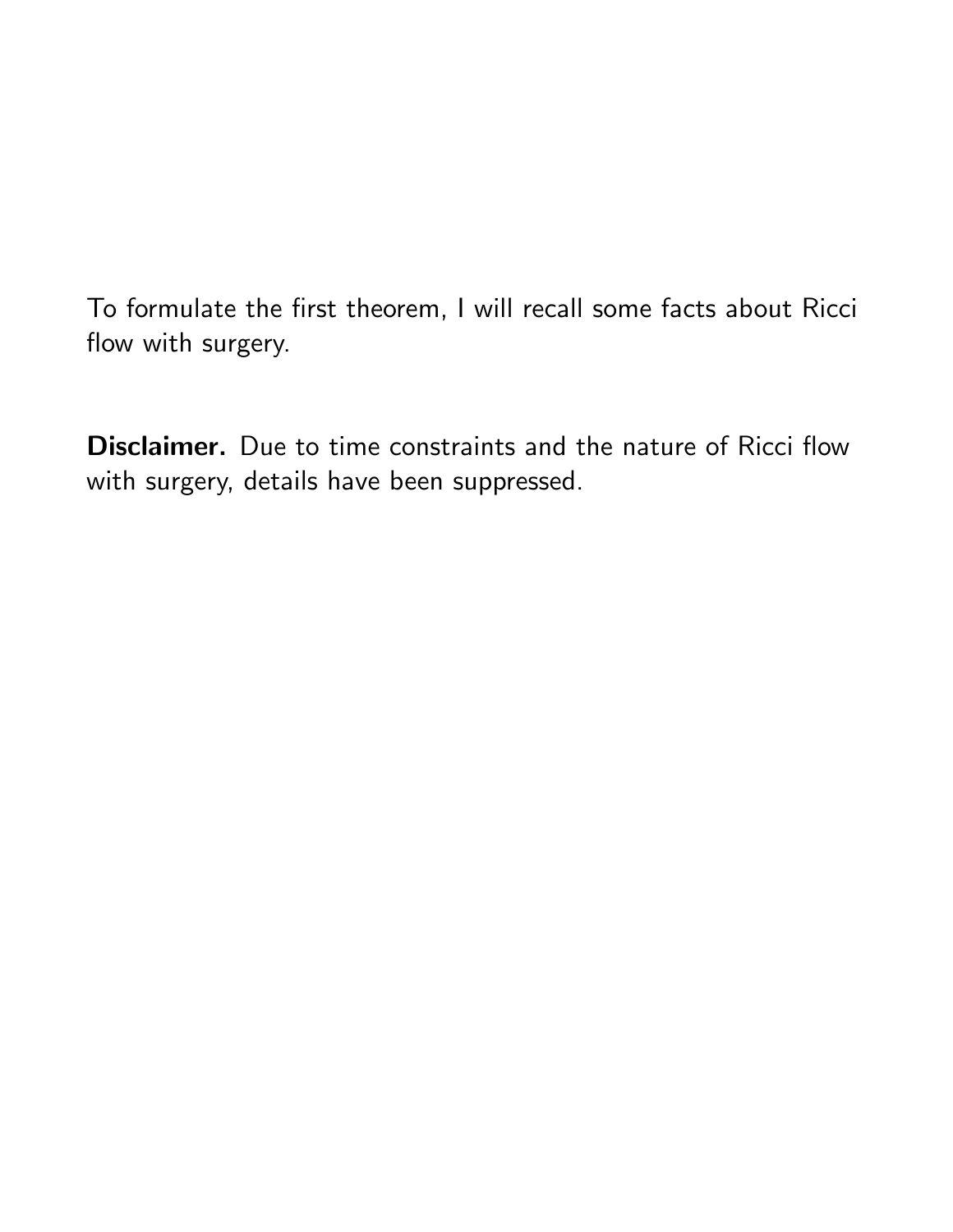#### Def. A (primitive) Ricci flow with surgery is given by:

• Ricci flows

$$
\{ (M_k \times [t_k^-, t_k^+), g_k(\cdot)) \}_{1 \leq k \leq N},
$$

where  $t_{k}^{+} = t_{k+1}^{-}$  for all  $1 \leq k < N$ , and the flow  $g_{k}$  goes  $\mathsf{sing}$ ular at  $t_k^+$  for each  $k < N$ .

- $\bullet$  Open subsets  $\Omega_k \subset M_k$  where the metric has a smooth limit  $\bar{g}_k$  as  $t \to t_k^+$ , for  $k < N$ .
- Compact 3-dimensional submanifolds with boundary

$$
X_k^+\subset \Omega_k
$$

which survive the "surgery".

**o** Isometric embeddings

$$
\psi_k: X_k^+ \longrightarrow \psi_k(X_k^+) = X_{k+1}^- \subset M_{k+1}
$$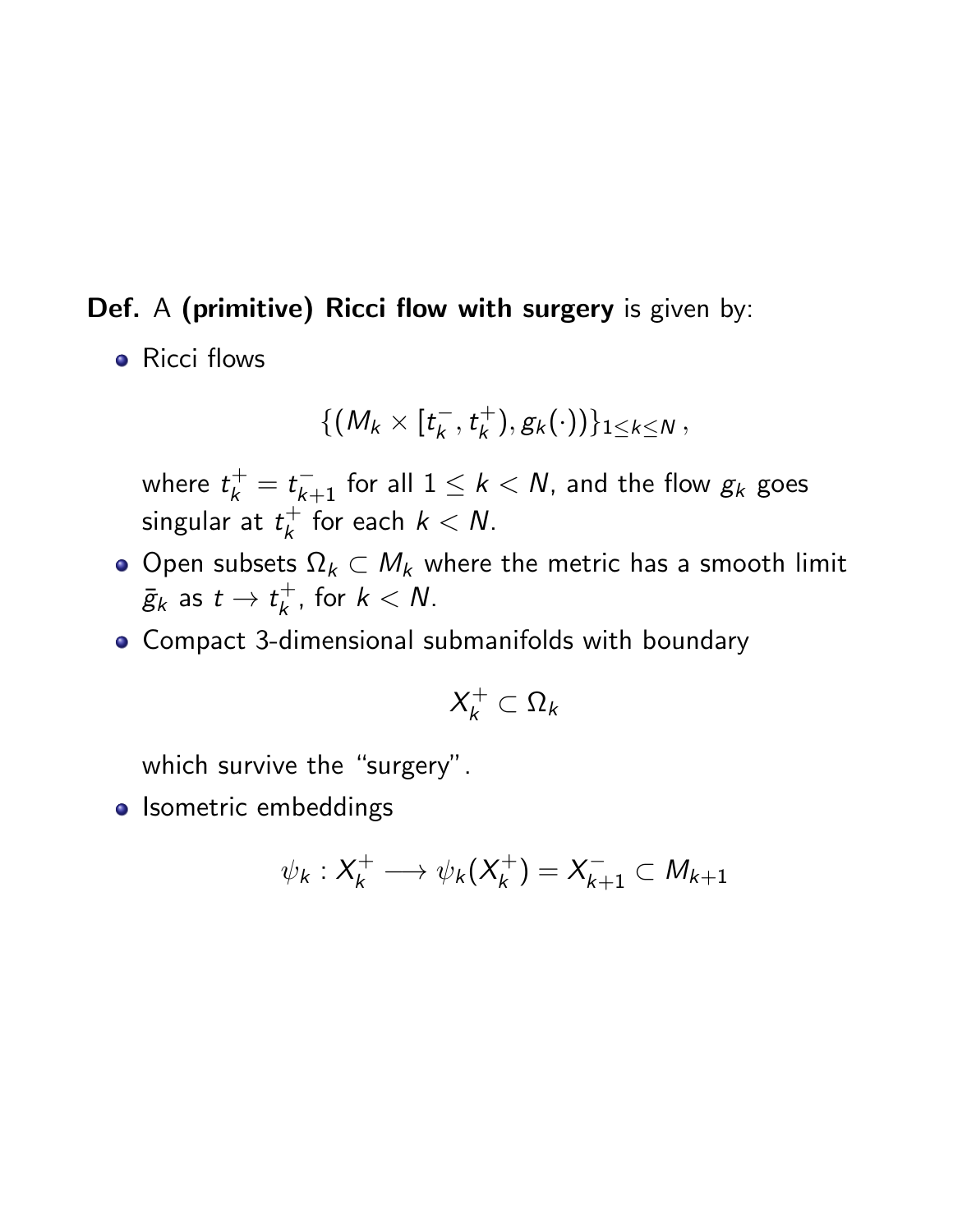Perelman constructs a Ricci flow with surgery starting at any initial Riemannian 3-manifold (*M, g*(0)), that satisfies several additional conditions:

- (Controlled surgery) Cutting is performed along necks of a specified scale and quality, and the surgery caps are well approximated by standard caps.
- (Hamilton-Ivey pinching) This implies that the full curvature tensor Rm is controlled by the scalar curvature *R*, and that when *R* is large the curvature is "almost nonnegative":

$$
\mathsf{Rm} \gtrsim -\frac{R}{\log R} \, .
$$

**• (Canonical neighborhoods)** At any point with large scalar curvature *R*, the flow is well-approximated by a model solution (" $\kappa$ -solution") or by a standard postsurgery solution.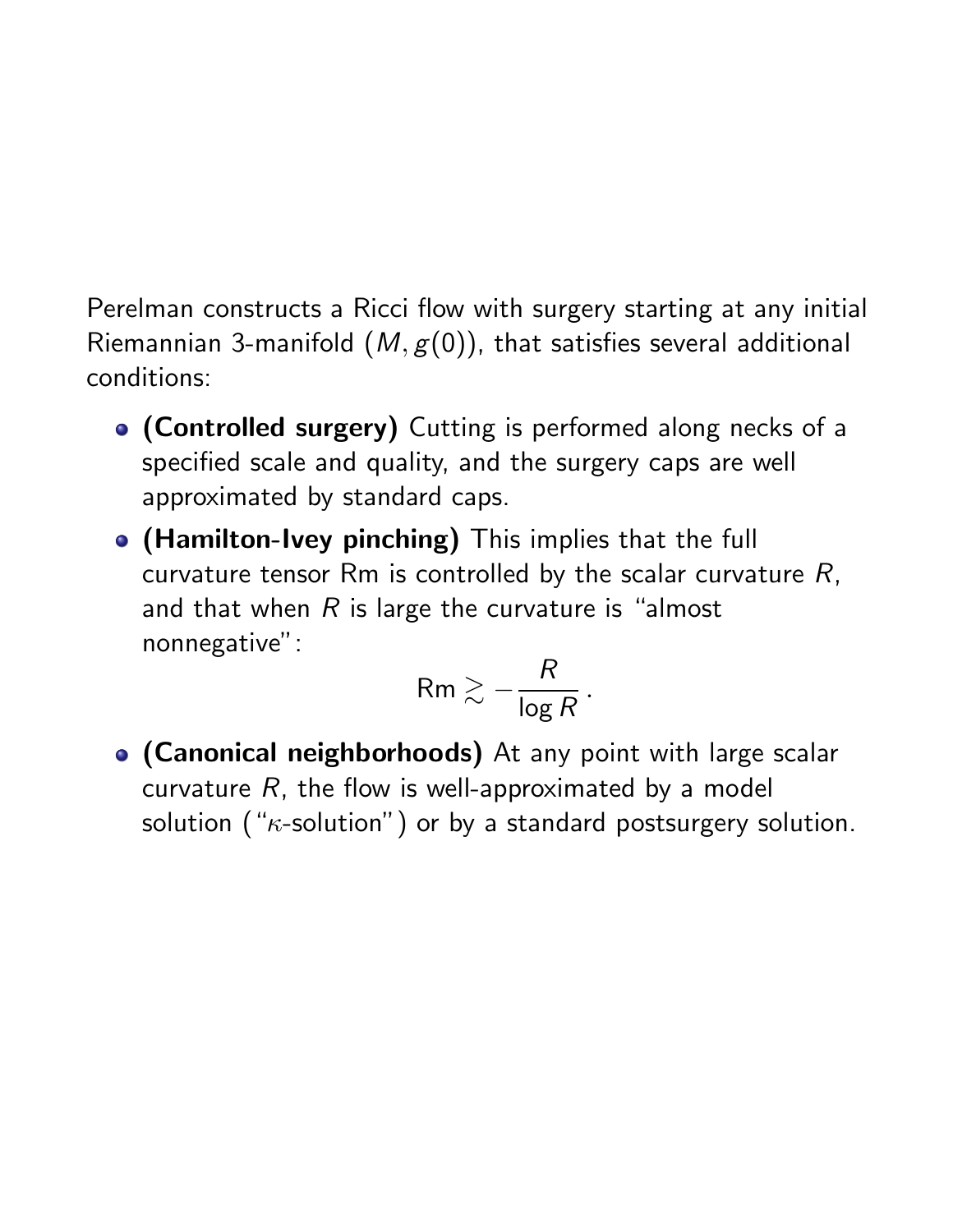### **Def.** A Ricci flow spacetime is a tuple  $(\mathcal{M}, t, \partial_t, g)$  where:

- $M$  is a smooth manifold-with-boundary.
- $\bullet$  t is the time function a submersion

$$
\mathfrak{t}:\mathcal{M}\to [0,\infty)
$$

such that the boundary of  $M$  is precisely the time-zero slice:  $\partial \mathcal{M} = \mathfrak{t}^{-1}(0).$ 

- $\bullet$   $\partial_t$  is the time vector field, satisfying  $\partial_t t \equiv 1$ .
- *g* is a smooth Riemannian metric on the spatial subbundle

$$
\ker(dt)\subset T\mathcal{M},
$$

*g* defines a Ricci flow:

$$
\mathcal{L}_{\partial_{\mathfrak{t}}} g = -2 \operatorname{Ric}(g).
$$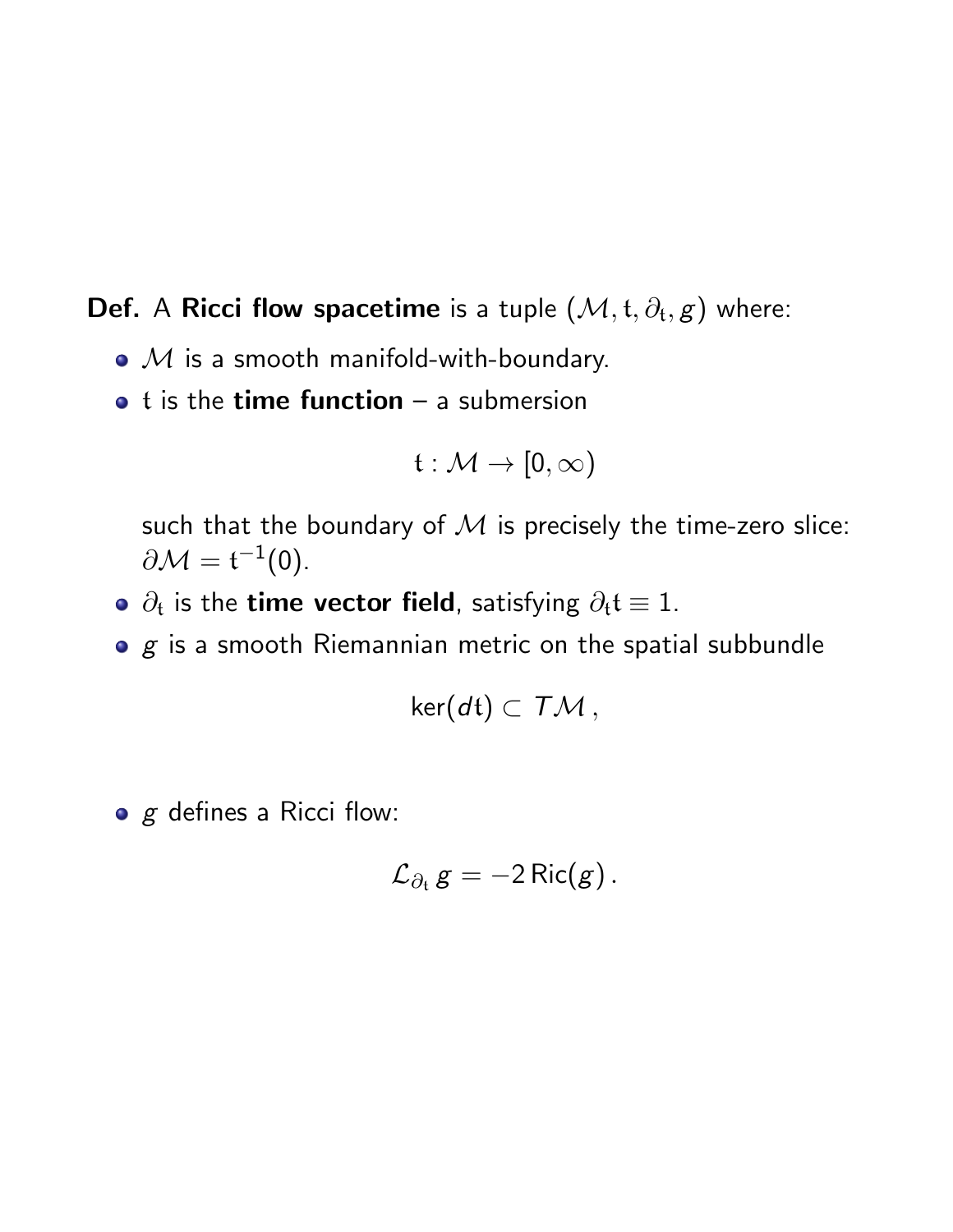For  $0 \le a < b$  we write

$$
\mathcal{M}_a = \mathfrak{t}^{-1}(a), \quad \mathcal{M}_{[a,b]} = \mathfrak{t}^{-1}([a,b])
$$

$$
\mathcal{M}_{\leq a} = \mathfrak{t}^{-1}([0,a]).
$$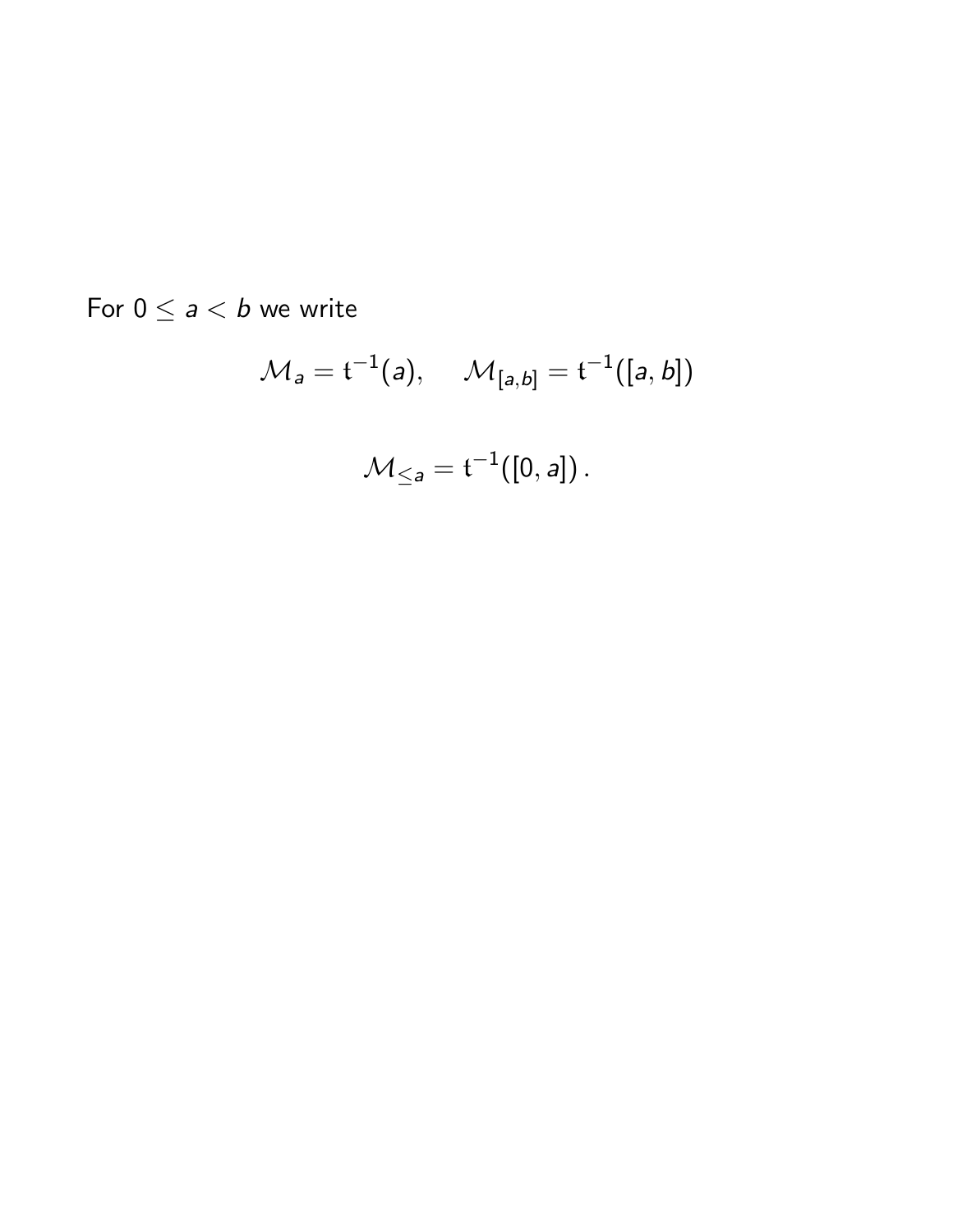For every Ricci flow with surgery in the sense of Perelman, there is an associated Ricci flow spacetime *M* obtained by gluing together the spacetimes from the time intervals. Henceforth we will conflate this spacetime with the Ricci flow with surgery.

**Theorem.** Let  $\{\mathcal{M}^j\}_{j=1}^{\infty}$  be a sequence of three-dimensional Ricci flows with surgery (in the sense of Perelman) where:

- The initial conditions  $\{{\cal M}^j_0\}$  are isometric to a fixed compact Riemannian 3-manifold.
- $\bullet$  If  $\delta_i : [0, \infty) \to (0, \infty)$  denotes the Perelman surgery parameter for  $\mathcal{M}^j$  then  $\lim_{j\to\infty} \delta_j(0) = 0$ .

Then, after passing to a subsequence,  $\{ \mathcal{M}^j \}$  converges to a Ricci flow spacetime  $({\mathcal{M}}^\infty, {\mathfrak{t}}_\infty, \partial_{t_\infty}, g_\infty)$ , in a sense described below.

Informally, this means that up to diffeomorphisms defined on larger and larger subsets, the flows are closer and closer.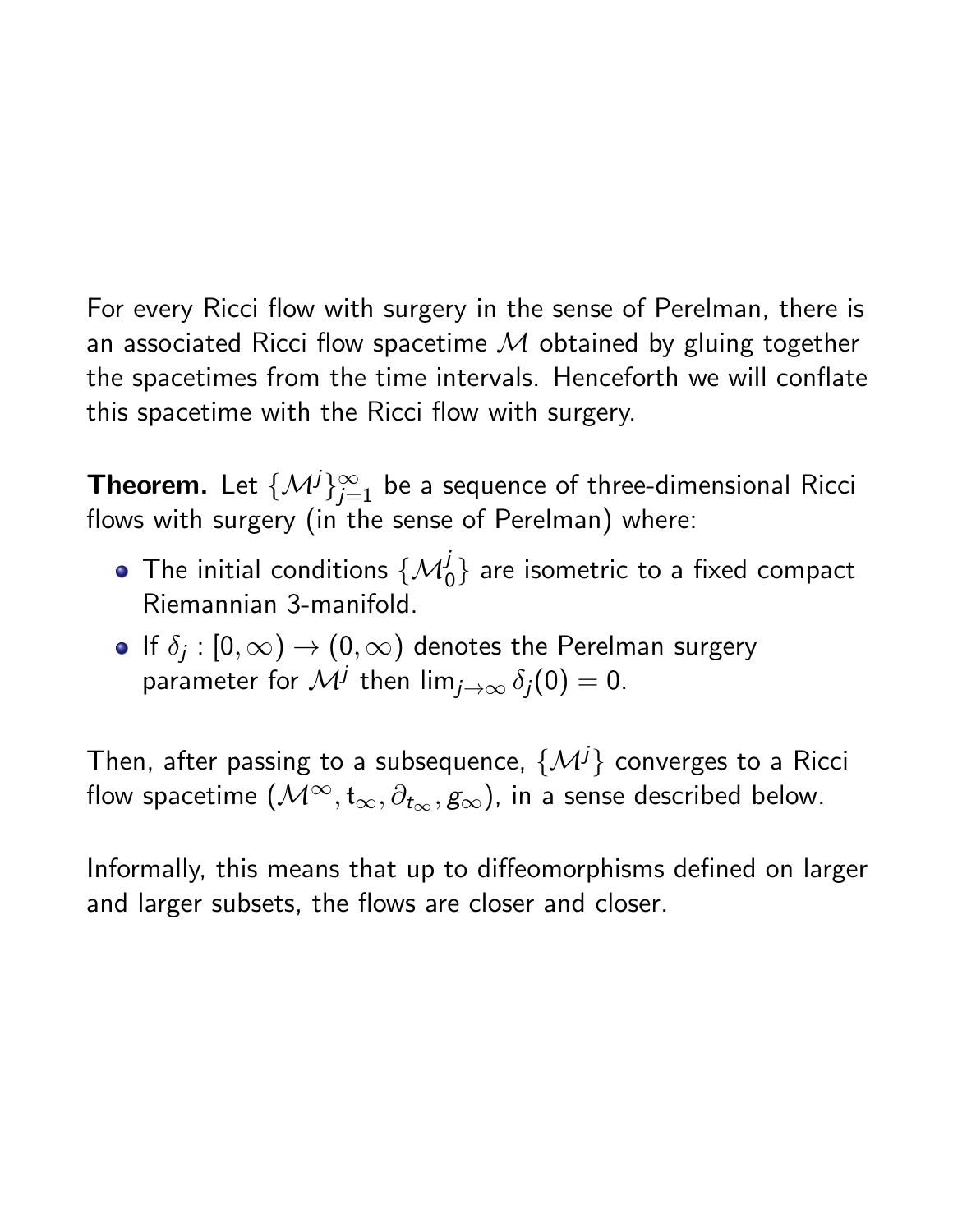There is a sequence of diffeomorphisms

$$
\{\Phi^j:\mathcal{M}^j\supset U_j\to V_j\subset\mathcal{M}^\infty\}\,,
$$

between open sets such that:

• For all  $\overline{t}$ ,  $\overline{R} \in [0, \infty)$ , and large *j*, we have:

$$
U_j \supset \mathcal{M}_{\leq \overline{t}}^j \cap \{R \leq \overline{R}\},
$$
  

$$
V_j \supset \mathcal{M}_{\leq \overline{t}}^{\infty} \cap \{R \leq \overline{R}\}.
$$

- $\bullet$   $\Phi^j$  is time preserving.
- The sequences  $\{\Phi^j_* \partial_{t_j}\}$ ,  $\{\Phi^j_* g_j\}$  converge smoothly on compact subsets of  $\mathcal{M}^\infty$  to  $\partial_{t_\infty}$  and  $g_\infty$ , respectively.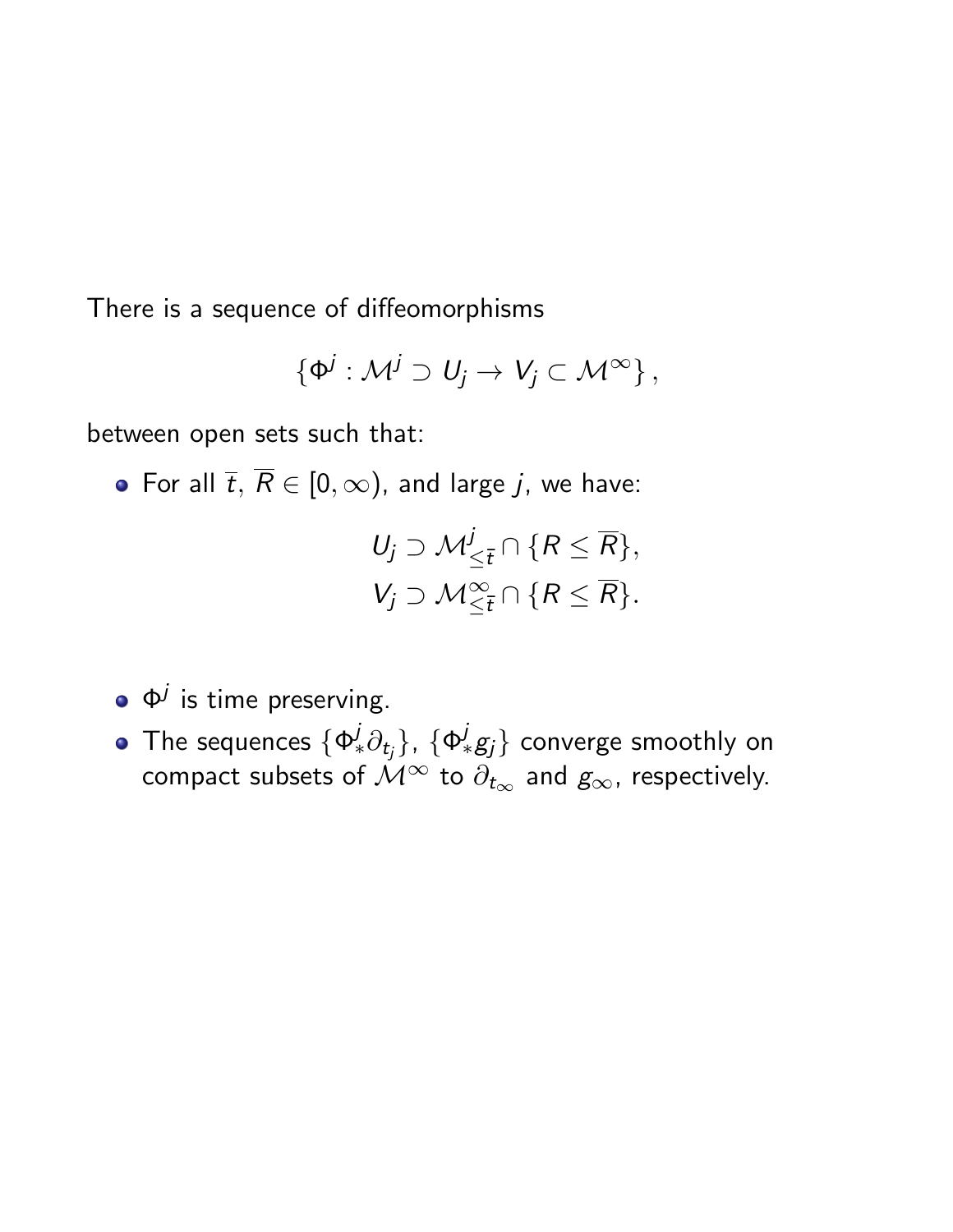Furthermore,  $\mathcal{M}^{\infty}$  inherits geometric features of the Ricci flows with surgery:

- The scalar curvature function  $R : \mathcal{M}^{\infty} \to \mathbf{R}$  is bounded below.
- *R* is proper on  $\mathcal{M}^{\infty}_{\leq \mathcal{T}}$  for all  $\mathcal{T} \geq 0$ .
- $\bullet$   $\mathcal{M}^{\infty}$  satisfies the Hamilton-Ivey pinching condition.
- $\bullet$   $\mathcal{M}^{\infty}$  satisfies a strengthened version of the canonical neighborhood assumption: points with large *R* are modelled on  $\kappa$ -solutions.

This theorem gives a partial answer to Perelman's question, by formalizing the notion of limit and convergence, and proving subsequential convergence.

Remark. A similar theorem holds for 4*d* Ricci flows with surgery, assuming positive isotropic curvature.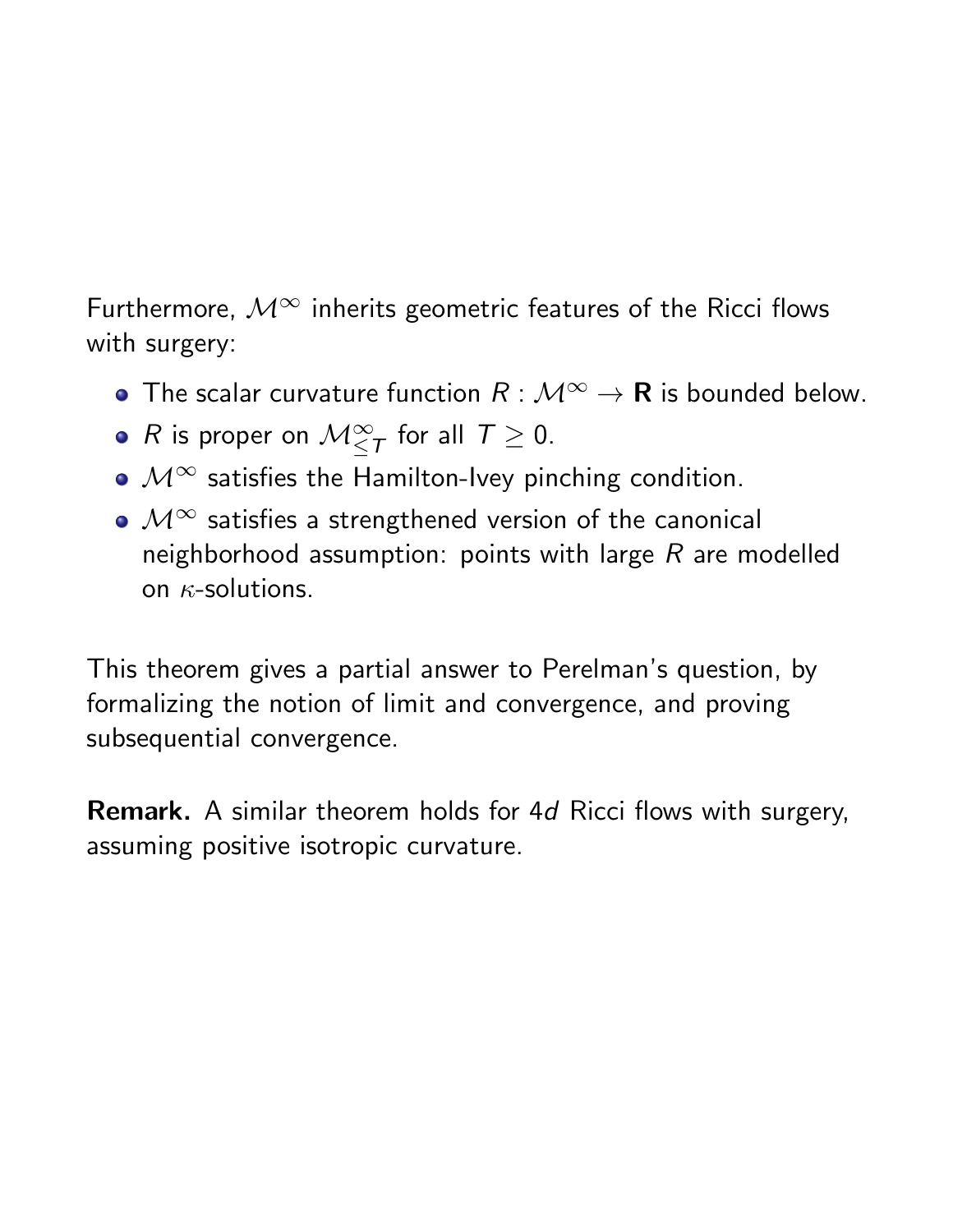Motivated by the theorem, we make the following definition:

**Def.** A Ricci flow spacetime  $(\mathcal{M}, t, \partial_t, g)$  is a singular Ricci flow if it is 4-dimensional, the initial time slice  $\mathcal{M}_0$  is a compact Riemannian manifold and:

- The scalar curvature function  $R : \mathcal{M}^{\infty} \to \mathbf{R}$  is bounded below.
- *R* is proper on  $\mathcal{M}^{\infty}_{\leq \mathcal{T}}$  for all  $\mathcal{T} \geq 0$ .
- M satisfies the Hamilton-Ivey pinching condition.
- M satisfies the canonical neighborhood assumption.

Remark. It suffices to assume the latter two conditions hold outside of a compact subset of  $M_{\leq T}$ , for every T.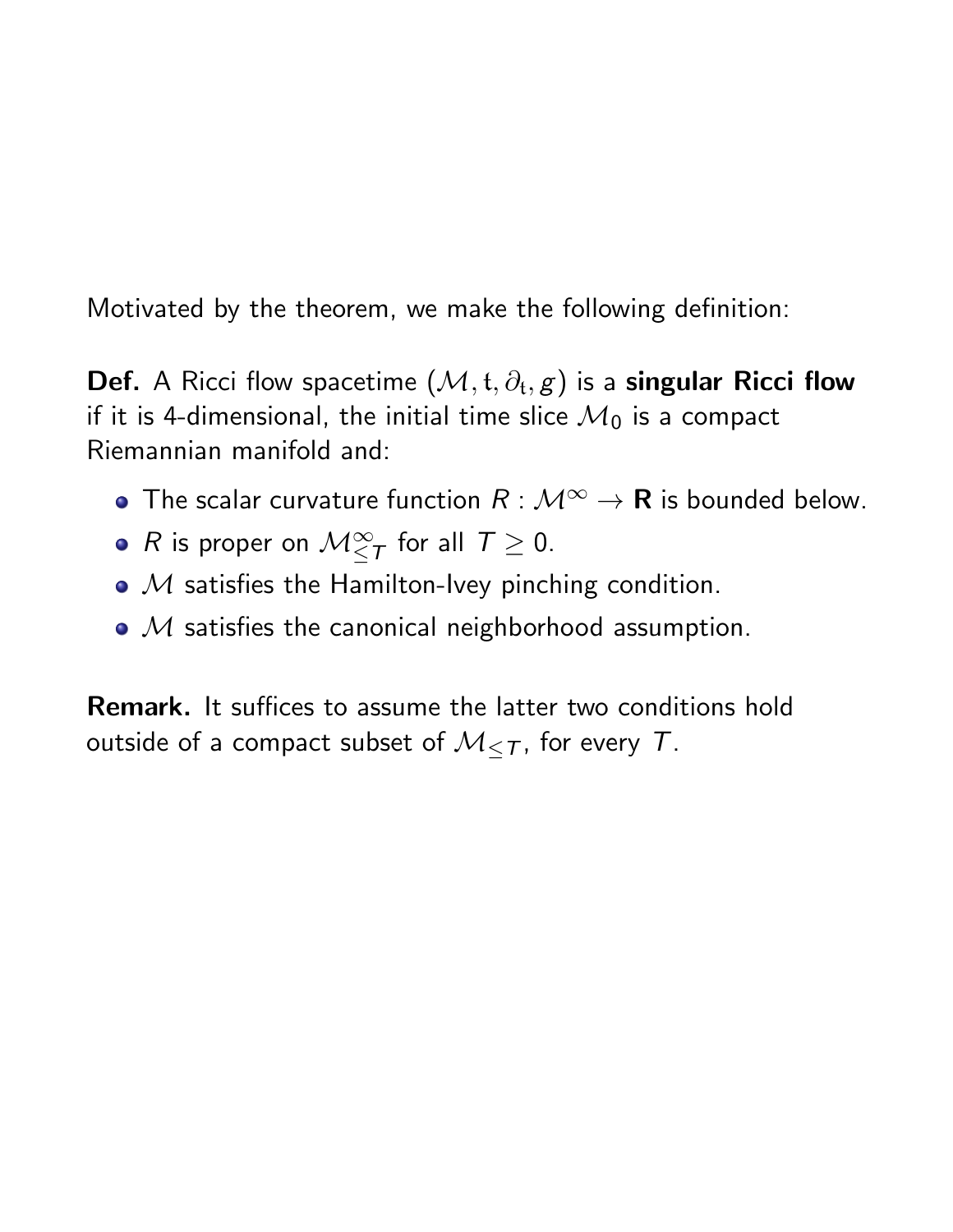Corollary. If *N* is a compact Riemannian 3-manifold, then there is a singular Ricci flow *M* with initial condition isometric to *N*.

**Theorem. (Compactness)** If  $\{M^{j}\}$  is a sequence of singular Ricci flows, and the initial conditions  $\mathcal{M}_{0}^{j}$  lie in a compact set of metrics in the smooth topology, then a subsequence converges to a limiting singular Ricci flow  $\mathcal{M}^{\infty}$ , as in the statement of the previous convergence theorem.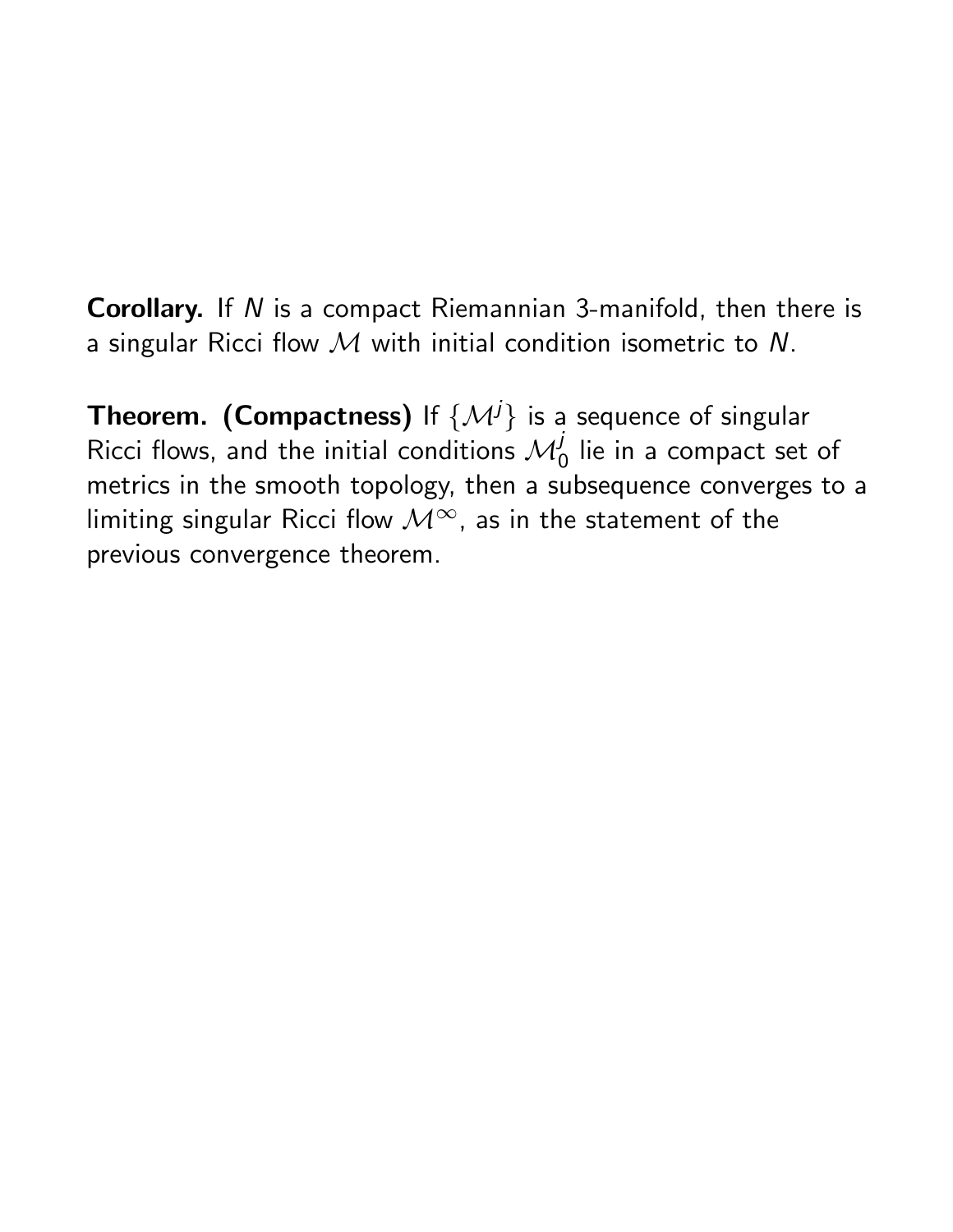Conjecture. If two singular Ricci flows have the same initial condition, then they are the same, up to a diffeomorphism that preserves the time functions, the time vector fields, and the metrics.

This conjecture together with the convergence theorem implies an affirmative answer to Perelman's question.

Remark. One could potentially apply Ricci flow to families of Riemannian metrics. One would need uniqueness in order to get continuous dependence of the flow on the initial condition.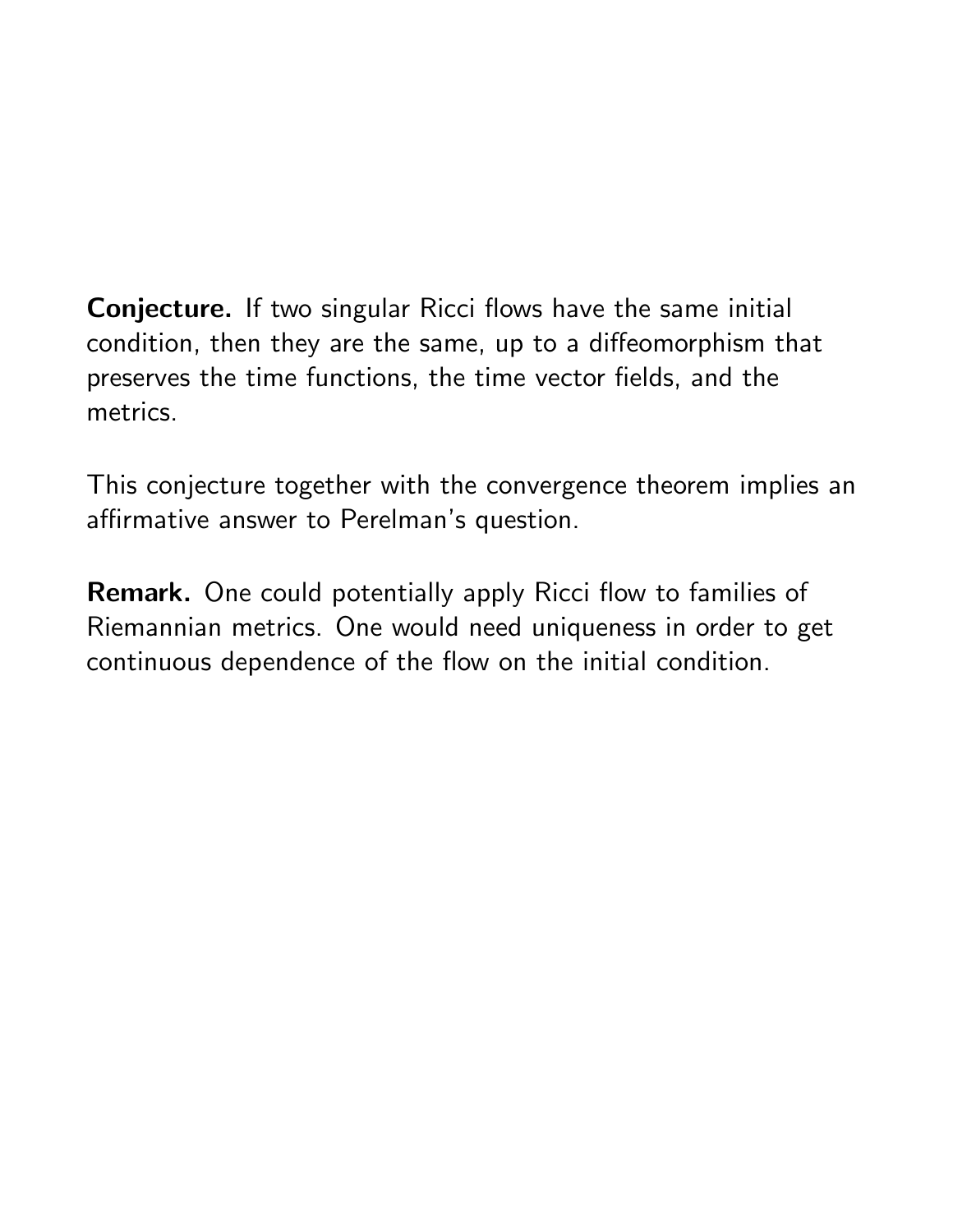### Ingredients in the proof of the convergence theorem

- **Spacetime metric.** If  $(\mathcal{M}, \mathfrak{t}, \partial_{\mathfrak{t}}, g)$  is a Ricci flow spacetime, there is a unique Riemannian metric  $g_{\mathcal{M}}$  on  $\mathcal M$  whose restriction to ker( $d$ t) is  $g$ , and such that  $\partial_t$  is a unit vector field orthogonal to ker(*d*t).
- **Locally controlled geometry.** The canonical neighborhood assumption implies that asymptotically, the geometry of the Riemannian manifold  $(M, g_M)$  is controlled locally, as a function of the scalar curvature function  $R : \mathcal{M} \to \mathbf{R}$ .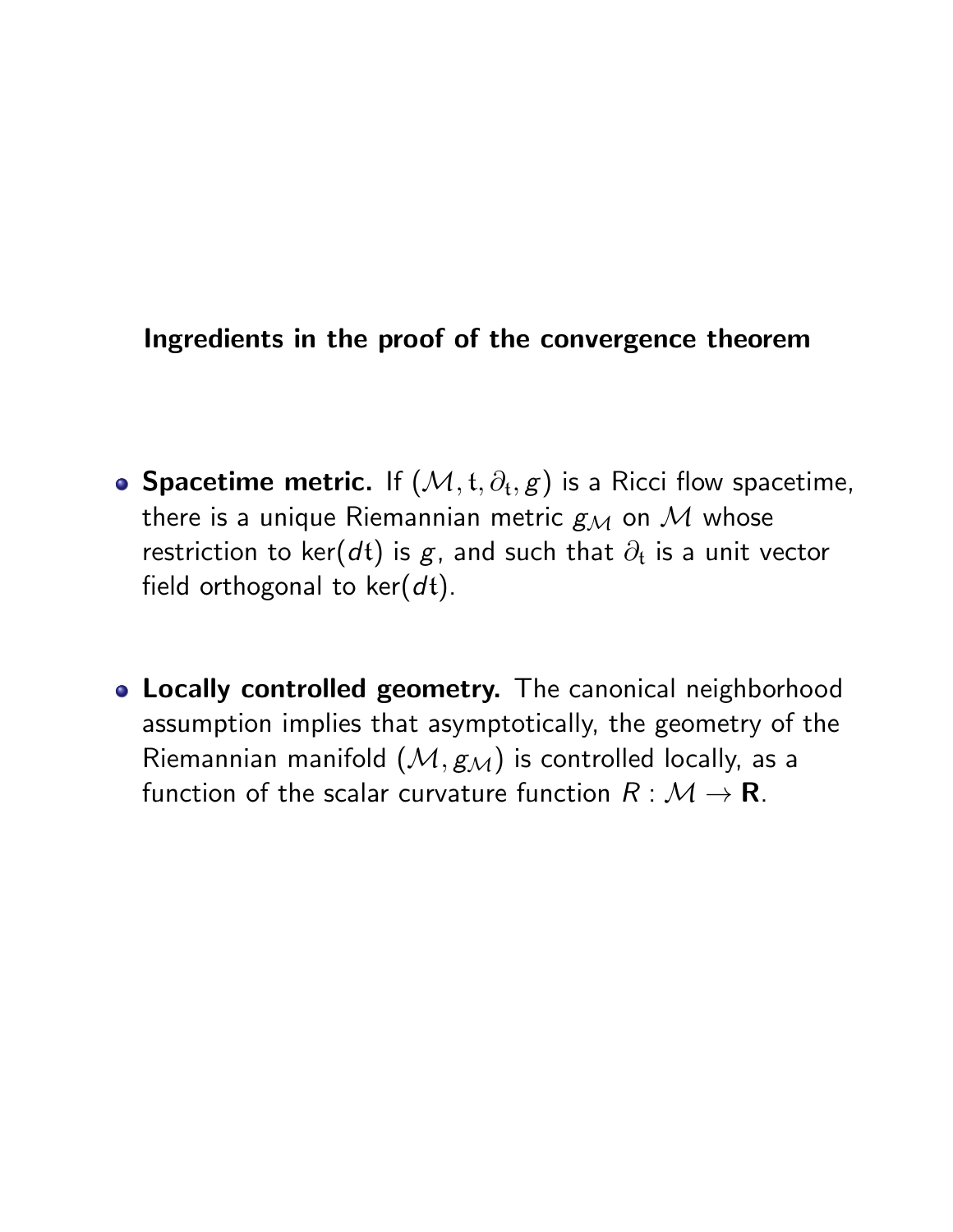- **Compactness for spacetimes.** The collection of pointed spacetimes with locally controlled geometry is compact.
- Connectedness to  $\mathcal{M}_0$  with controlled *R*. Any point *x* in  $\boldsymbol{\mathcal{M}}_t^j$  can be joined to the initial time slice by a time preserving curve with controlled length and scalar curvature.

Def. If *M* is a Ricci flow spacetime, a path

 $\gamma : [a, b] \rightarrow \mathcal{M}$ 

is **time-preserving** if  $t(\gamma(t)) = t$  for all  $t \in [a, b]$ .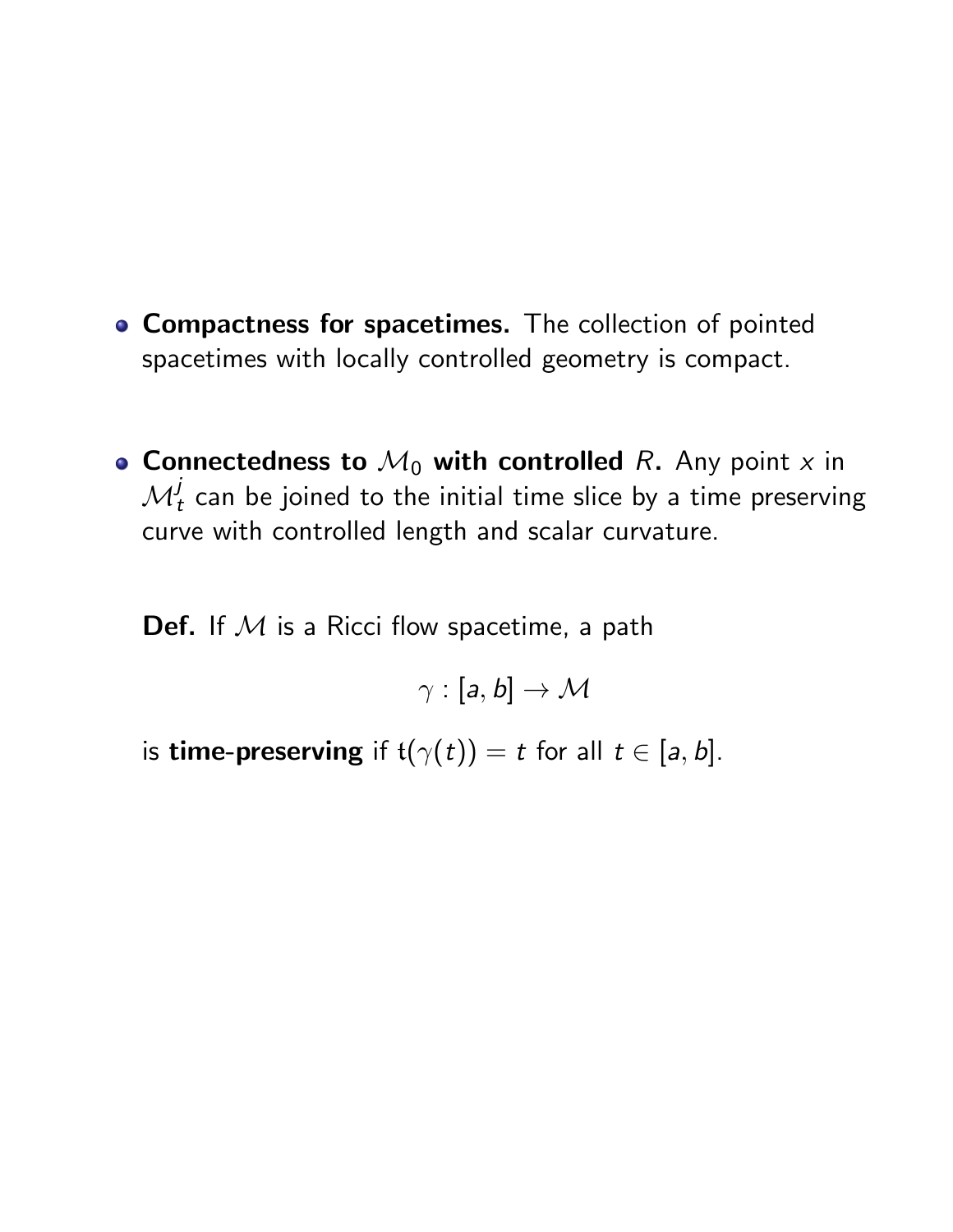In the remainder of the talk, I will discuss some additional results about singular Ricci flows, that are not a priori, limits of Ricci flows with surgery.

These are of interest both because they say something about the limiting behavior of Ricci flow with surgery, and because they show that singular Ricci flows are good objects.

In what follows,  $(M, t, \partial_t, g)$  will be a fixed singular Ricci flow.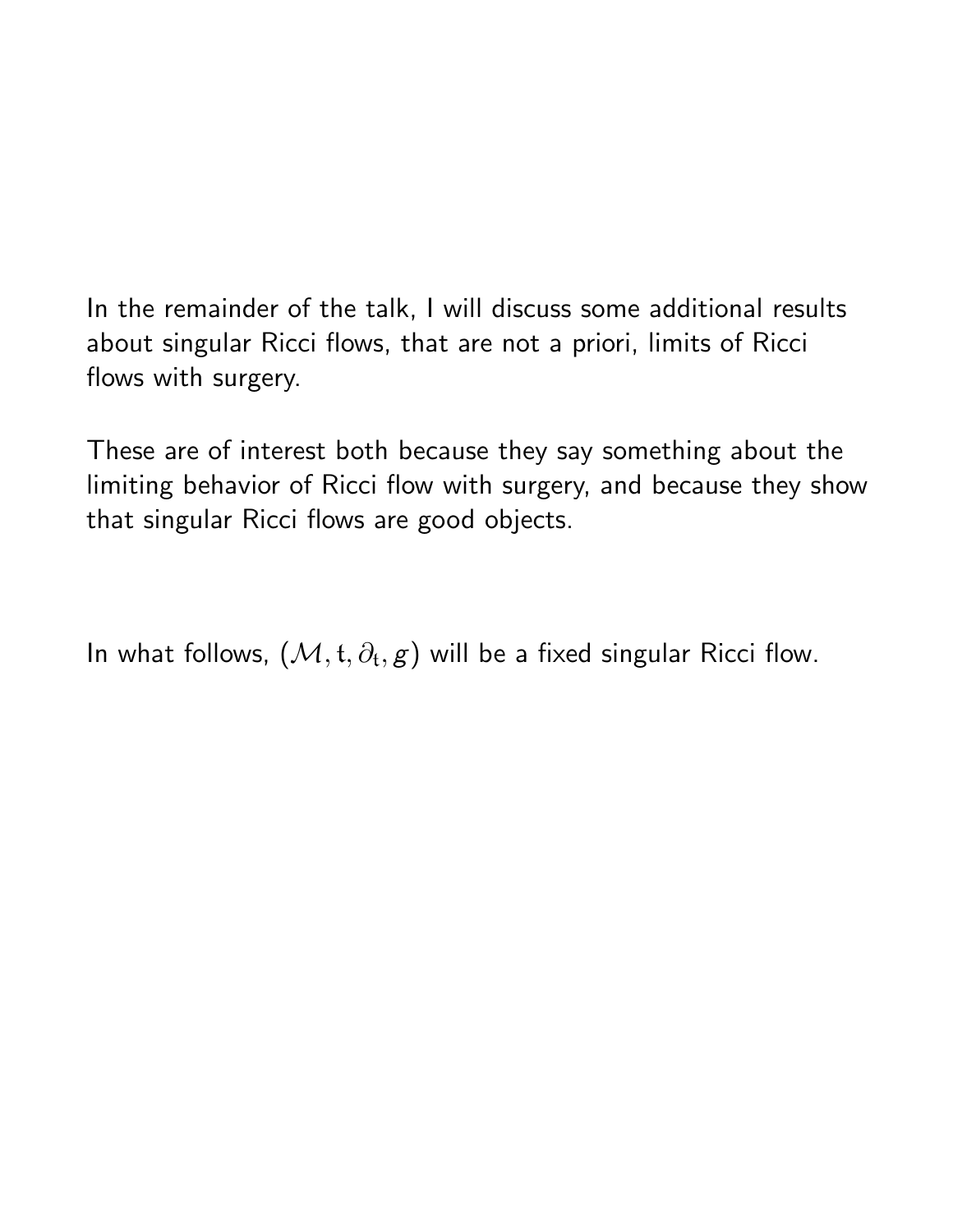Theorem. (Behavior of volume)

- For every *t*, the time slice  $\mathcal{M}_t$  has finite volume.
- $\bullet$   $t \mapsto$  vol $(\mathcal{M}_t)$  is a locally Holder continuous function with a locally bounded upper right derivative.
- In the convergence theorem, the sequence of volume functions

$$
\{V_j:[0,\infty)\to[0,\infty]\}_j\,,\quad V_j(t)={\sf vol}({\mathcal M}^j_t)
$$

converges uniformly on compact time intevals to the volume function

$$
V_{\infty}(t) = \text{vol}(\mathcal{M}_t^{\infty}).
$$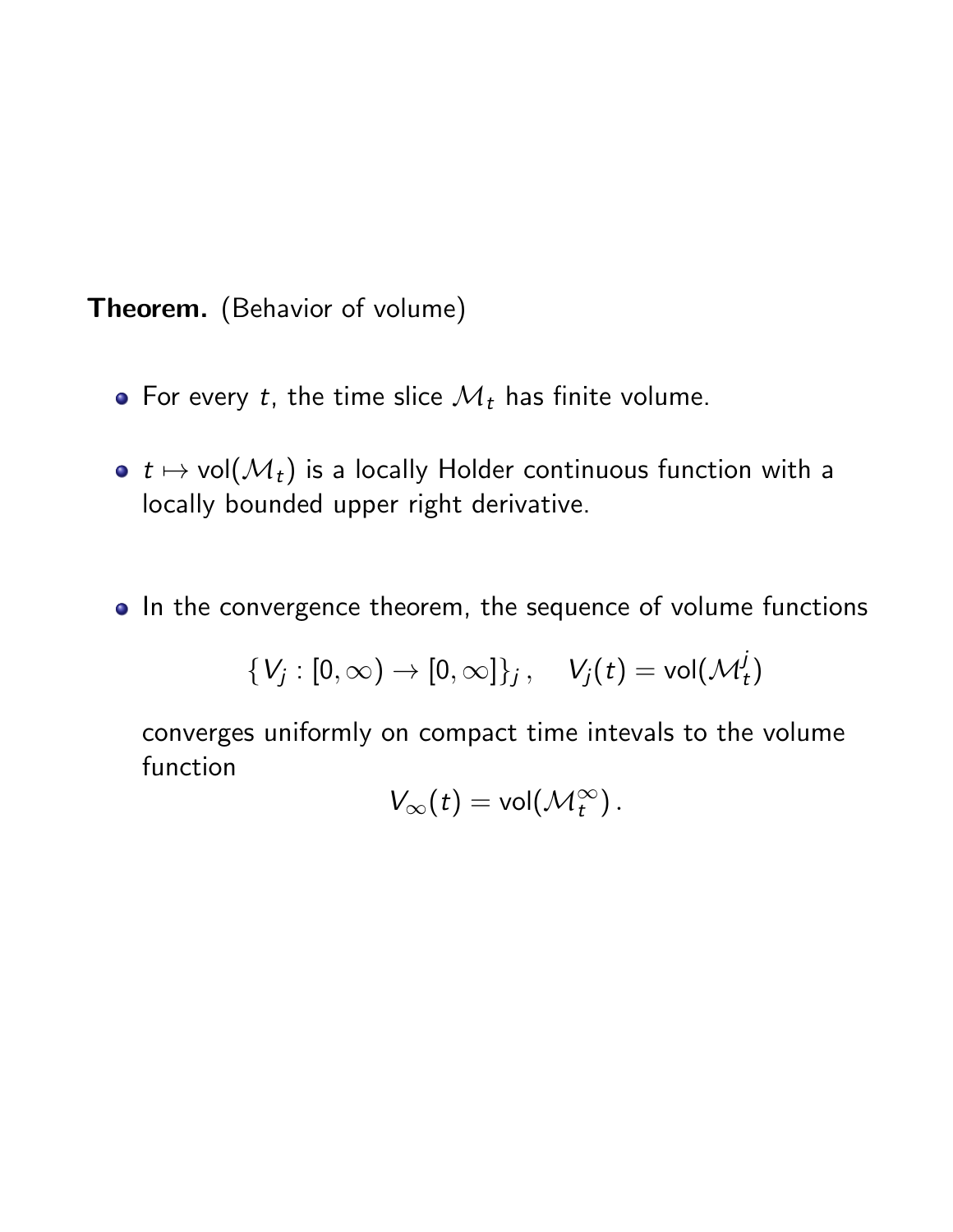•  $R$  is integrable on  $M_{\leq T}$  for all  $T$ .

• For  $t_1 < t_2$ , the usual formula holds:

$$
\text{vol}(\mathcal{M}_{t_2})-\text{vol}(\mathcal{M}_{t_1})=-\int_{\mathcal{M}_{[t_1,t_2]}}R \text{ dvol }.
$$

• For every  $a < 1$ :

$$
\int_{\mathcal{M}_t} R^a \, dvol < C = C(\mathcal{M}_0, t, a).
$$

In particular

$$
\text{vol}(\mathcal{M}_t \cap \{R \geq \underline{R}\}) \to 0
$$

as  $\underline{R} \to \infty$ .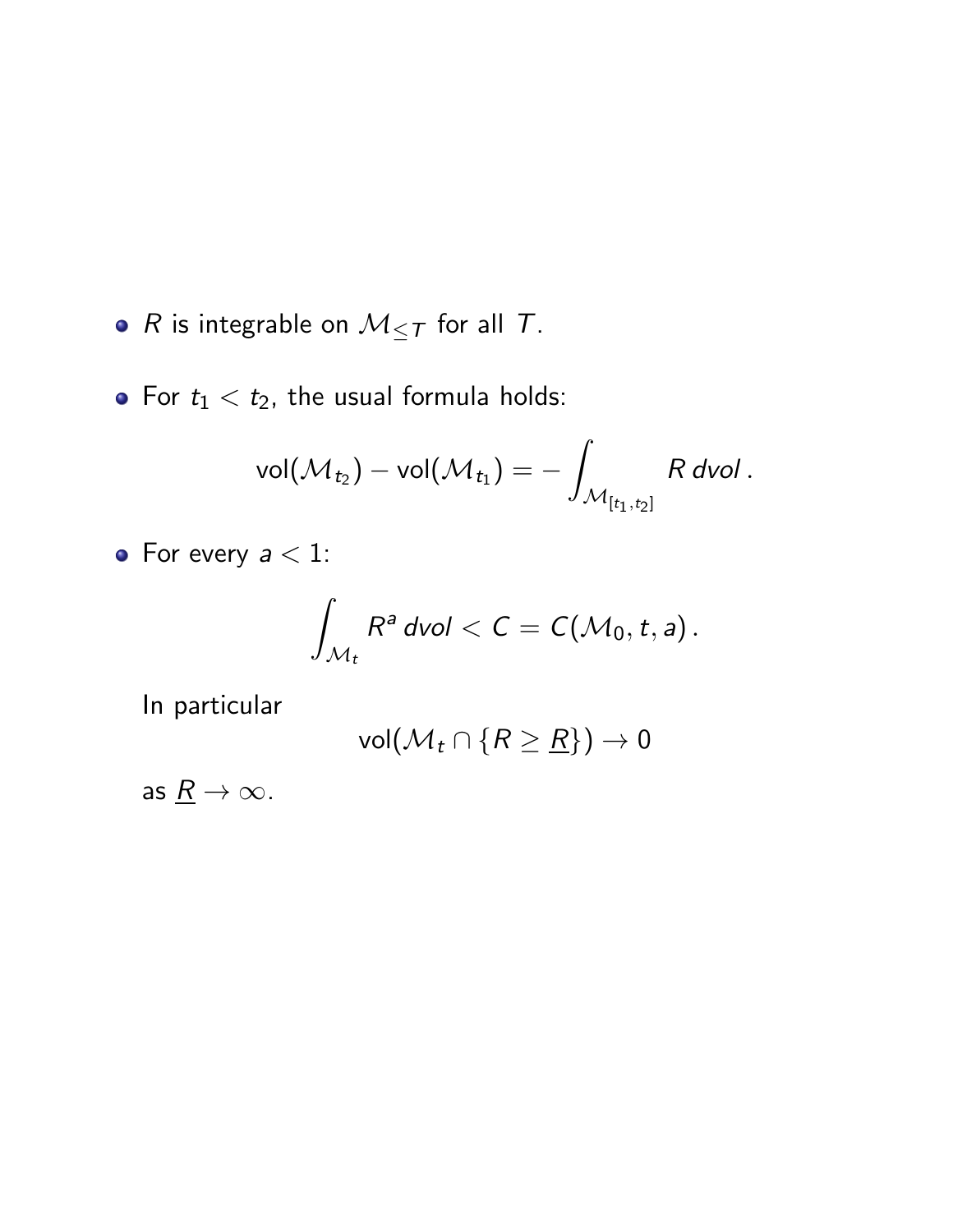- **Structure of the thin part.** For every *t*, the part of  $\mathcal{M}_t$  with large *R* has standard geometry and topology. It is contained in a disjoint union of connected components  ${C_i}$  where each  $C_i$  is diffeomorphic to  $\mathbb{R}^3$ , a spherical space form, or an isometric quotient of  $S^2 \times \mathbf{R}$ .
- **Ends.** Each connected component of  $\mathcal{M}_t$  has only finitely many ends, and taking the completion adds at most one point for every end.
- Components persist backward in time. If  $\gamma_1, \gamma_2 : [a, b] \rightarrow \mathcal{M}$  are time preserving curves, and  $\gamma_1(b)$ ,  $\gamma_2(b)$  lie in the same connected component of  $\mathcal{M}_b$ , then  $\gamma_1(t)$ ,  $\gamma_2(t)$  lie in the same component of  $\mathcal{M}_t$  for all  $t \in [a, b]$ .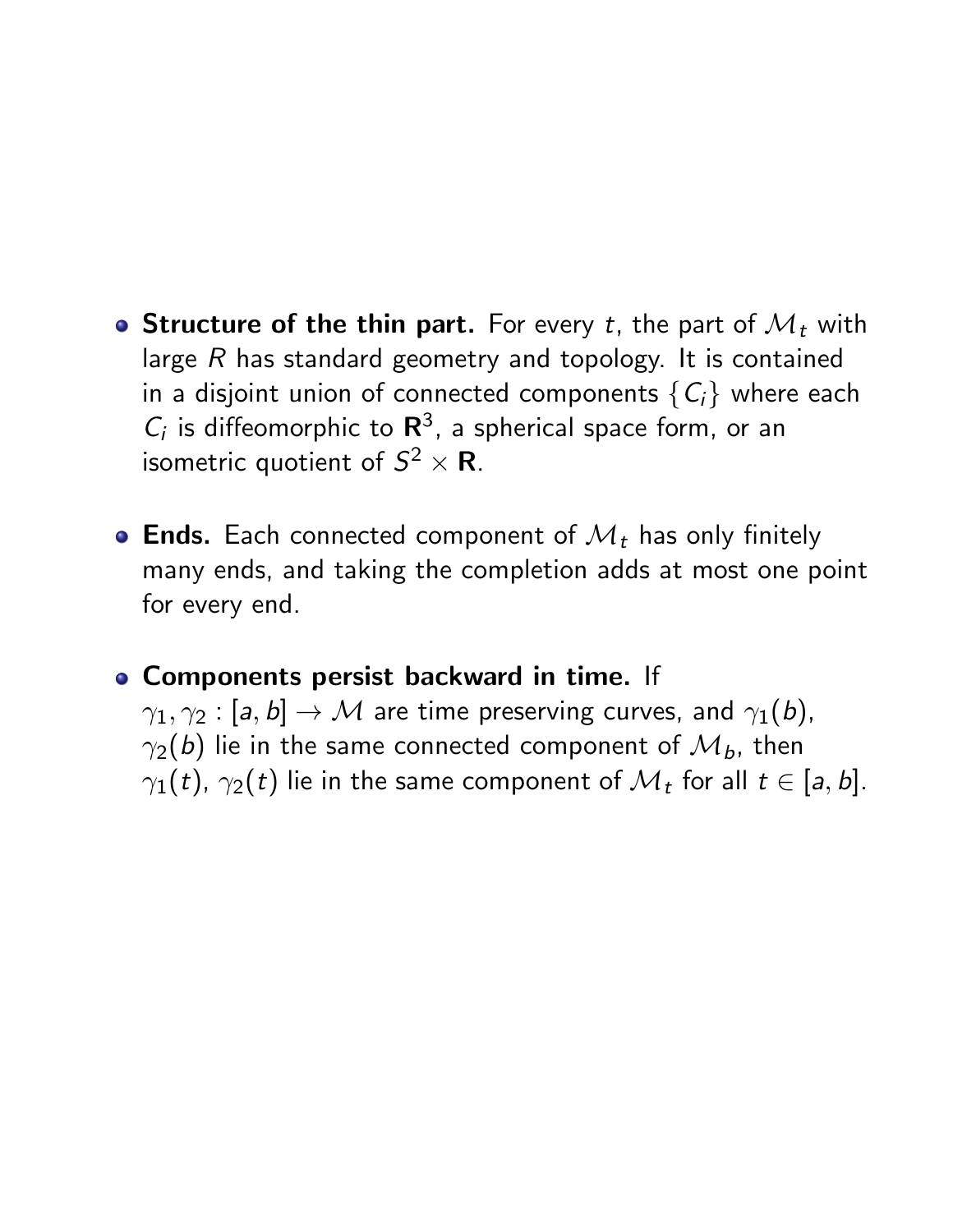### Causal structure

**Def.** If M is a Ricci flow spacetime, the **worldline** of  $x \in M$  is the maximal time-preserving integral curve of  $\partial_t$  passing through x. A **bad worldline** is a worldline  $\gamma : I \rightarrow M$  that doesn't start at time zero.

**Theorem.** Let M be a singular Ricci flow,  $t \geq 0$ . For any connected component  $C$  of  $\mathcal{M}_t$ , there are only finitely many points in *C* with bad worldlines. In particular, there are only countably many bad worldlines in *M*.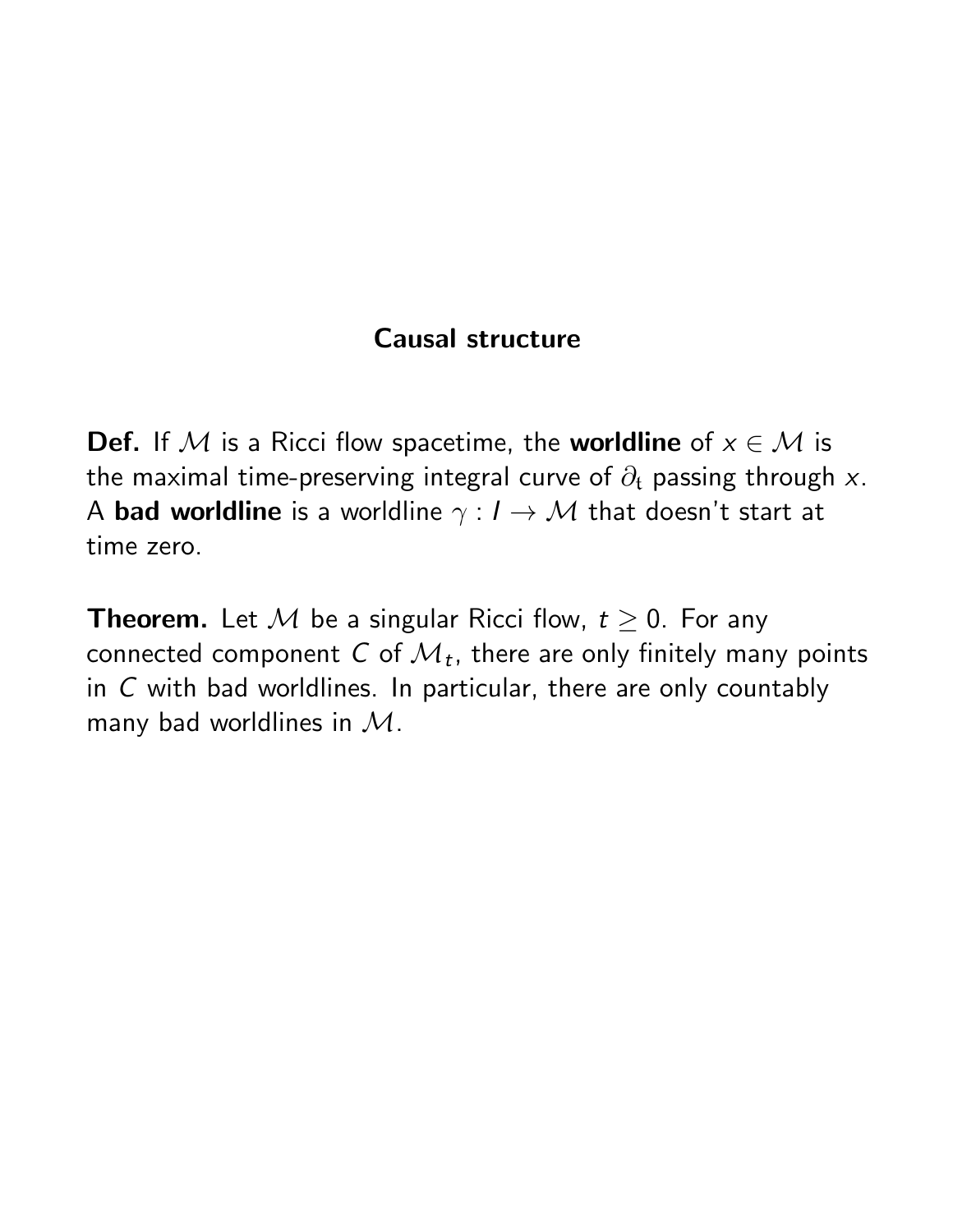**Example.** If one has a generic neckpinch singularity at  $t = T$ , then the theorem says that only finitely many worldlines (in this case two) can emerge from the singularity.

The main part of the proof of the theorem is devoted to showing that if  $\gamma$  :  $(t_0, T) \rightarrow M$  is a bad worldline, then for *t* close to  $t_0$ ,  $\gamma(t)$  is trapped in a "fingertip" which goes singular as  $t \searrow t_0$ .

This is based on a new dynamical stability result for cylinders.